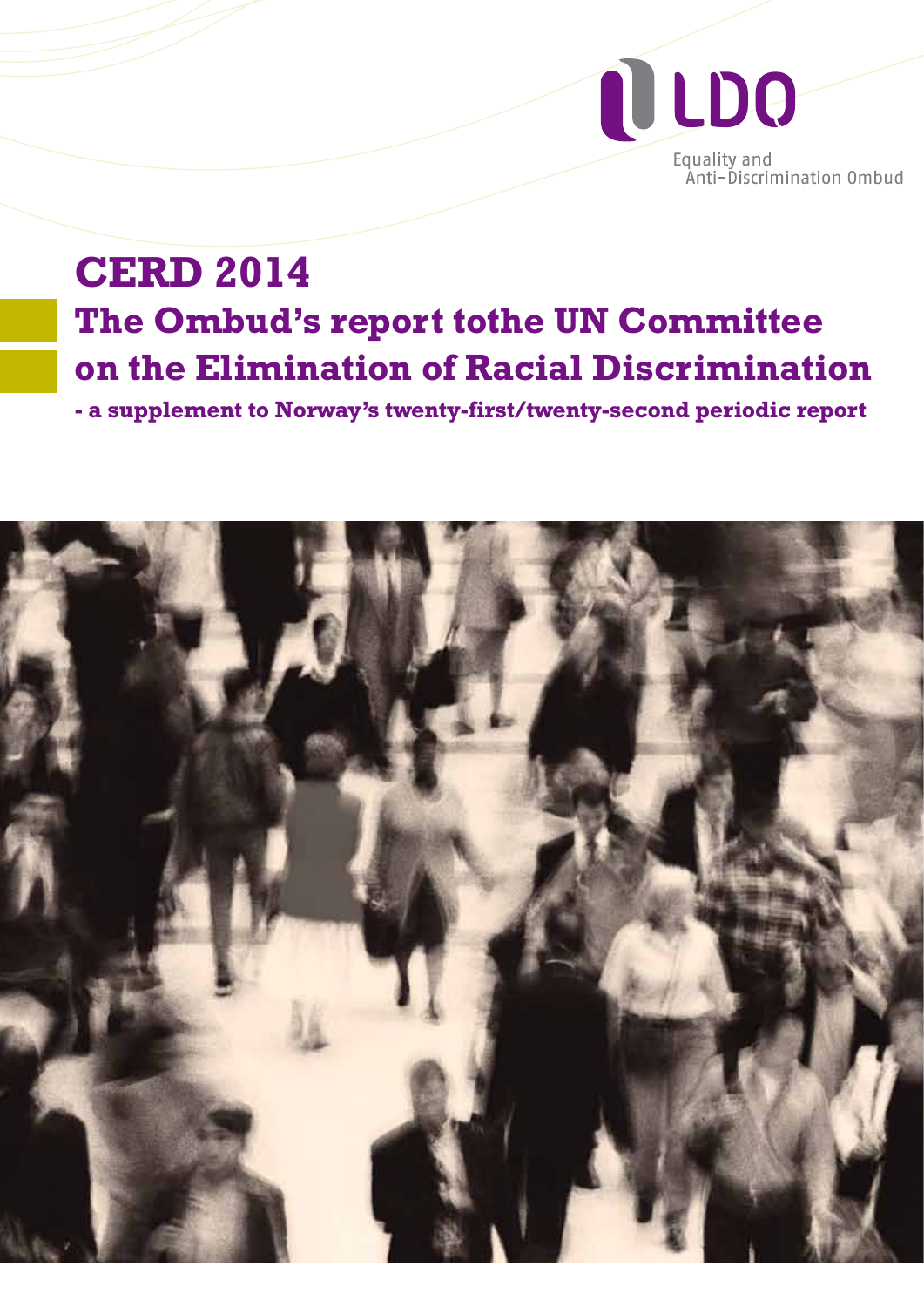Equality and Anti-Discrimination Ombud

CERD 2014 The Ombud's report to the UN Committee on the Elimination of Racial Discrimination – a supplement to Norway's twenty-first/twenty-second periodic report

ISBN 978-82-92852-74-3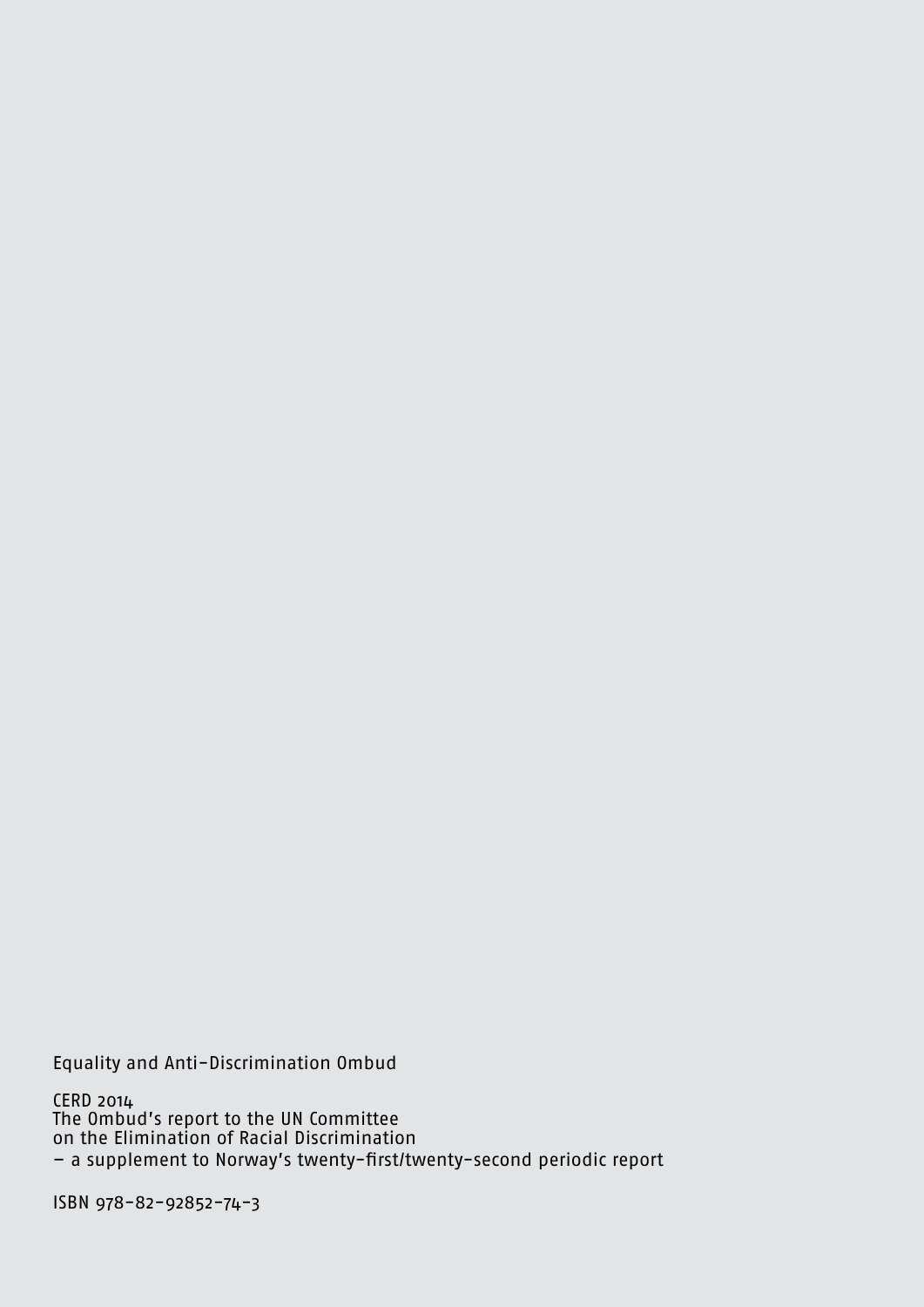#### Page 3 LDO CERD 2014

# **Table of contents**

| <b>Preface</b>             |       |  |                                                                                                                       |         |  |  |  |  |
|----------------------------|-------|--|-----------------------------------------------------------------------------------------------------------------------|---------|--|--|--|--|
| <b>Introduction</b>        |       |  |                                                                                                                       |         |  |  |  |  |
| 1.                         |       |  | <b>Fundamental reasons for discrimination in Norway: Negative racial</b>                                              |         |  |  |  |  |
|                            |       |  | and ethnic stereotypes in the public domain (Art. 7)                                                                  | page 9  |  |  |  |  |
| 2.                         |       |  | Hate speech and hate crime (Art. 2 and Art. 4)                                                                        | page 10 |  |  |  |  |
| 3.                         |       |  | The right to work and the state's obligation to eliminate                                                             |         |  |  |  |  |
|                            |       |  | discrimination in the workplace (Article 5)                                                                           | page 14 |  |  |  |  |
| 4.                         |       |  | The right to equal access to public services (Article 2)                                                              | page 19 |  |  |  |  |
|                            | 4.1   |  | The right to an interpreter as part of the right to equal public services<br>(Article 2)                              | page 20 |  |  |  |  |
|                            | 4.2   |  | Public authorities' combating of gender-based violence in an ethnic<br>equality perspective (Article 5 and Article 2) | page 22 |  |  |  |  |
|                            | 4.2.1 |  | Regulations for residence permits for family reunification                                                            | page 22 |  |  |  |  |
|                            |       |  | 4.2.2 Victims of human trafficking                                                                                    | page 23 |  |  |  |  |
|                            | 4.2.3 |  | Health services for women in prostitution without permanent<br>residence permits                                      | page 24 |  |  |  |  |
|                            | 4.2.4 |  | Due process protection for foreign women in prostitution who are<br>victims of violence                               | page 24 |  |  |  |  |
|                            | 4.3   |  | Mental health care at Trandum (Article 5, cf. Article 2)                                                              | page 25 |  |  |  |  |
|                            | 4.4   |  | Qualification through participation in the introduction programme<br>(Article 5, cf. Article 2)                       | page 26 |  |  |  |  |
| 5.                         |       |  | The right to effective protection and remedies (Article 6)                                                            | page 27 |  |  |  |  |
| 6.                         |       |  | The state's obligation to consult with civil society (Article 2)                                                      | page 29 |  |  |  |  |
| <b>Endnotes</b><br>page 31 |       |  |                                                                                                                       |         |  |  |  |  |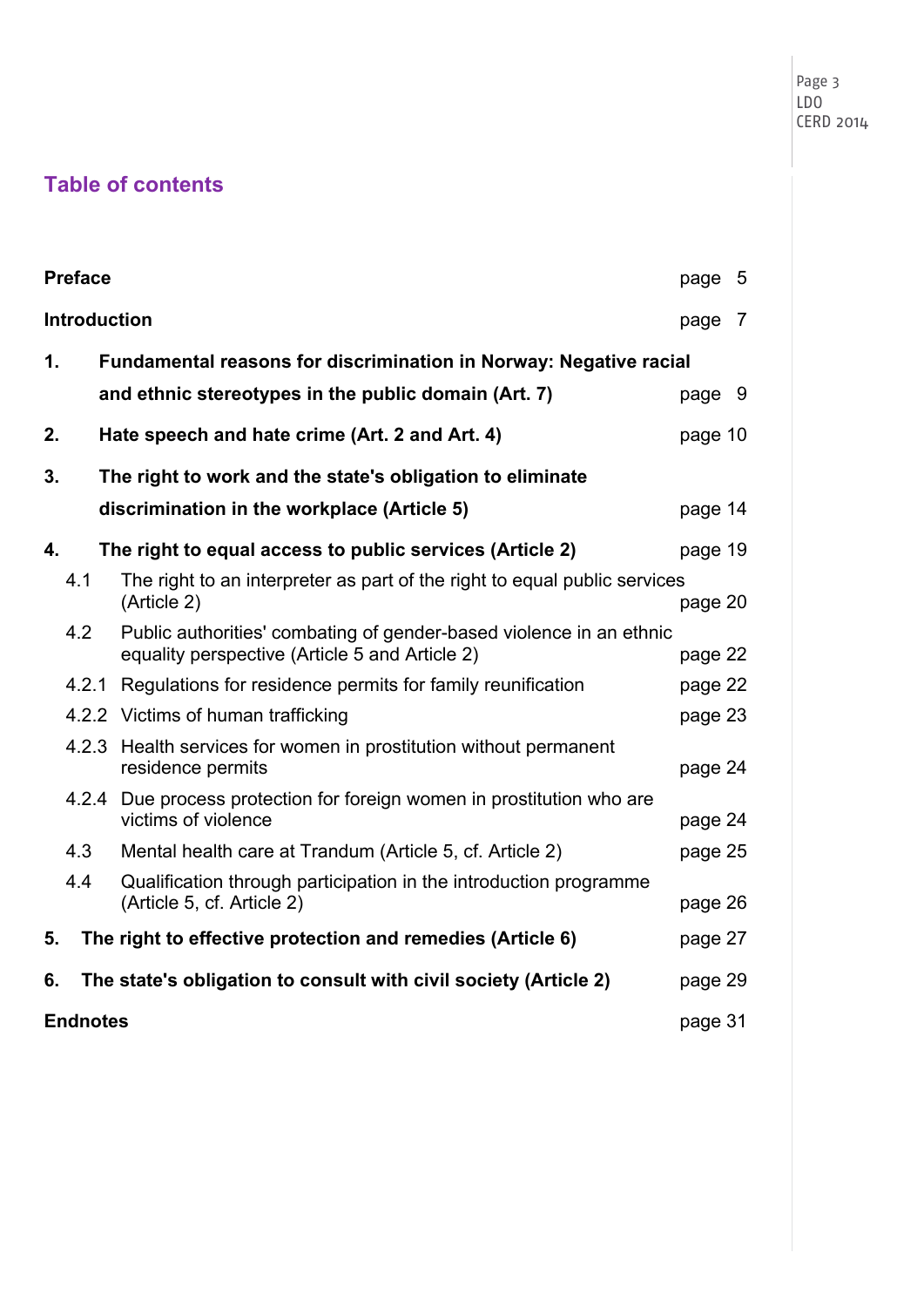| Page 4          |  |
|-----------------|--|
| LD <sub>0</sub> |  |
| CERD 2014       |  |
|                 |  |
|                 |  |
|                 |  |
|                 |  |
|                 |  |
|                 |  |
|                 |  |
|                 |  |
|                 |  |
|                 |  |
|                 |  |
|                 |  |
|                 |  |
|                 |  |
|                 |  |
|                 |  |
|                 |  |
|                 |  |
|                 |  |
|                 |  |
|                 |  |
|                 |  |
|                 |  |
|                 |  |
|                 |  |
|                 |  |
|                 |  |
|                 |  |
|                 |  |
|                 |  |
|                 |  |
|                 |  |
|                 |  |
|                 |  |
|                 |  |
|                 |  |
|                 |  |
|                 |  |
|                 |  |
|                 |  |
|                 |  |
|                 |  |
|                 |  |
|                 |  |
|                 |  |
|                 |  |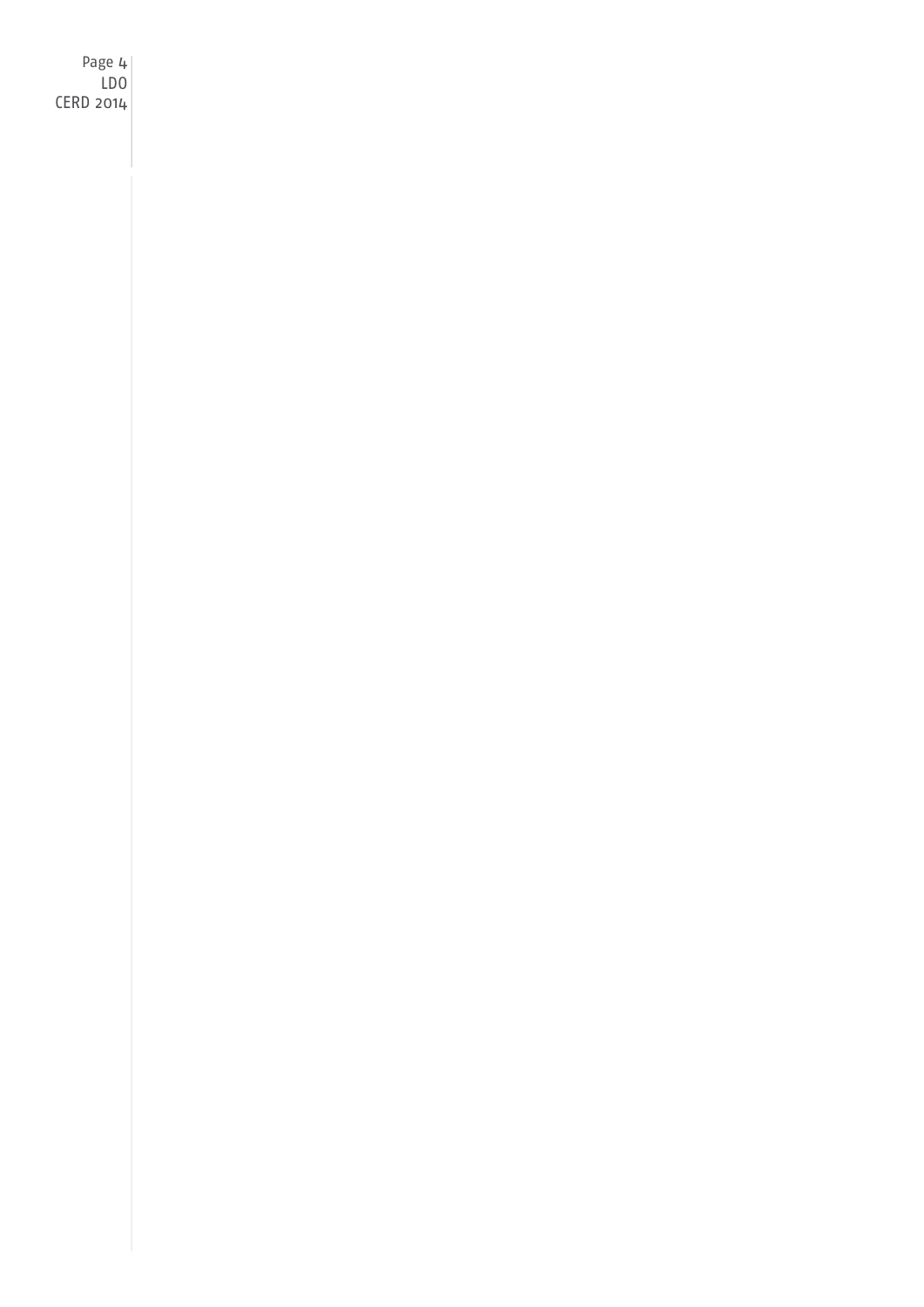Page 5 LDO CERD 2014

# **Preface**

When the Norwegian authorities are checking whether they comply with their obligations under the United Nations International Convention on the Elimination of All Forms of Racial Discrimination, they have to ask themselves one fundamental question: Does it matter?

Does it matter to your rights and possibilities that you have a different skin colour? That you or your parents were born in another country? That you speak another language than Norwegian?

This report shows that it does.

Ethnic minorities are pushed out of the public debate by hate speech and threats. In the labour market, Arshad's and Somaya's job applications are discarded long before the interview stage. We provide poorer public services if you do not speak Norwegian. Our residence permit rules make it risky to leave a violent husband if you were born abroad. And our services to prostitutes and people who are to be sent out of Norway are so poor that violation of human rights is often the rule rather than the exception.

Why is that? Why does Norway have a policy where people are at a disadvantage if they have a different skin colour or speak a different language than the majority? A policy whereby belonging to a group that is particularly at risk of discrimination means that you are offered less help and protection, not more?

This report shows that there are three closely related factors behind this:

- We do not listen to the people who experience discrimination.
- We do not ensure that discrimination has consequences.
- We have a policy that aims to change the minority rather than combat prejudice and discrimination in the majority.

An effective equality policy is a policy that ensures that human rights are equally available to everyone. It lets the voice of those who experience discrimination permeate policy. It makes the price to be paid for discriminating bigger than the cost of being discriminated against. And it is based on a combination of clear proactive obligations and effective deterrent sanctions. This way, it places the responsibility for promoting equality and avoiding discrimination where it belongs – with the Norwegian authorities and those who have the power to discriminate against others: employers, service providers and the rest of the majority society.

With the current policy, ethnic minorities carry almost all the costs of inequality. This is not in accordance with the human rights. If Norway is to live up to our commitments under the International Convention on the Elimination of All Forms of Racial Discrimination, we must be willing to change both our society and our policy so that we can be able to ensure that all the country's inhabitants have the same rights.

 $\sum_{m}$ Orionne (Asteruk

Sunniva Ørstavik The Equality and Anti-Discrimination Ombud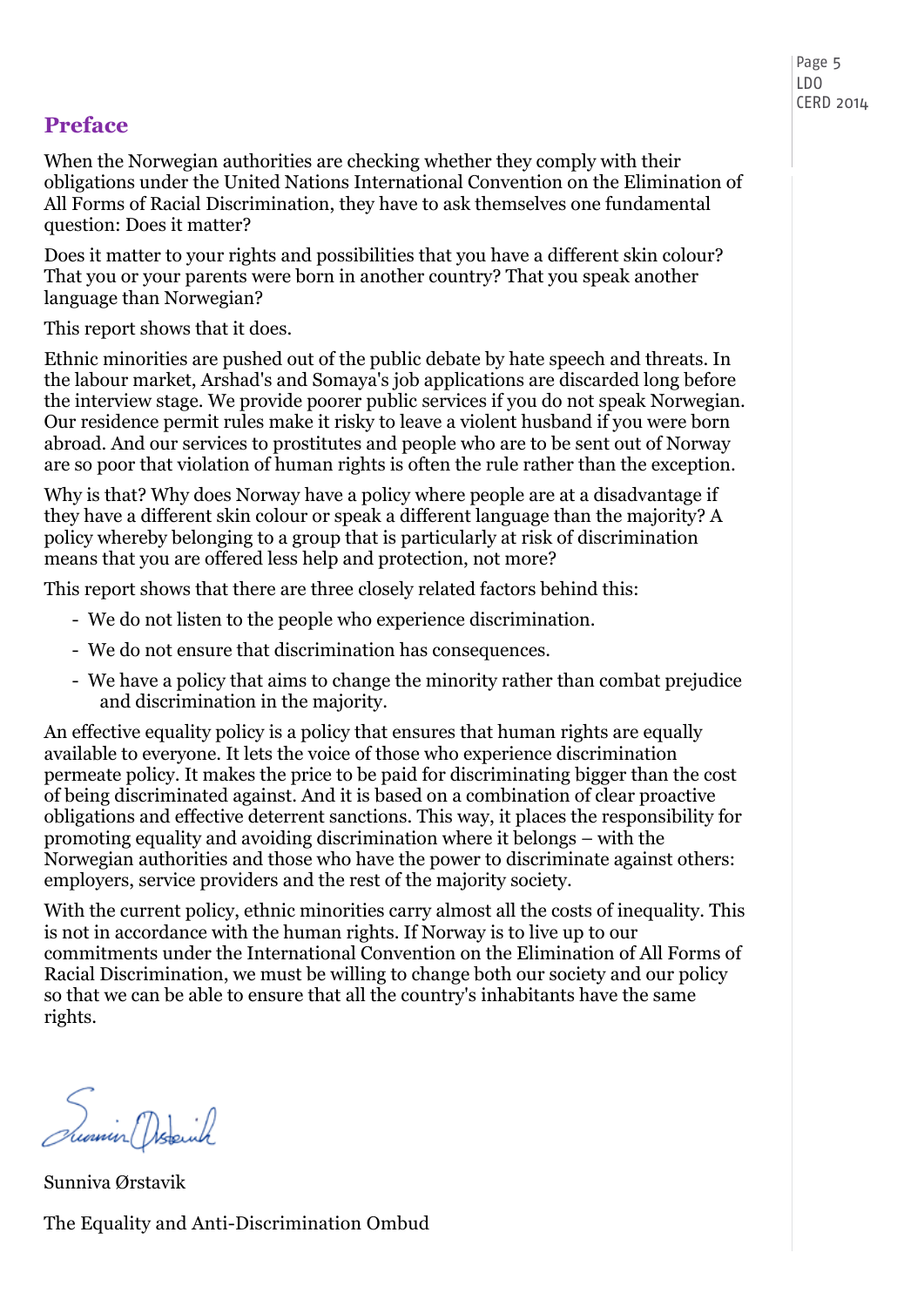Page 6 LDO CERD 2014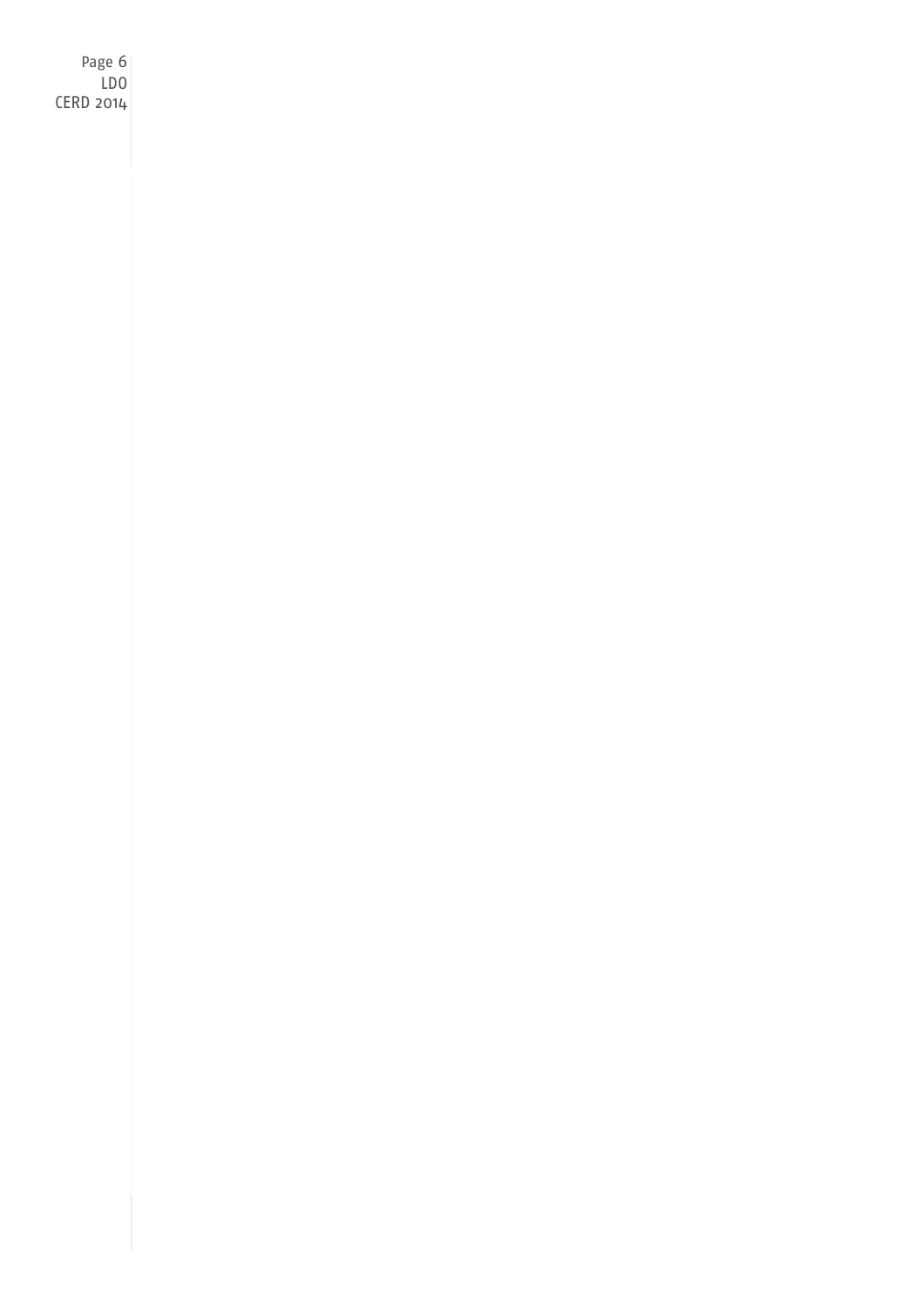# **Introduction**

This report is a supplement from the Ombud to the Norwegian state's twentyfirst/twenty-second periodic report to the Committee on the Elimination of Racial Discrimination (hereinafter called 'the Committee') concerning the state's follow-up of the Committee's recommendations and the implementation of the United Nations International Convention on the Elimination of All Forms of Racial Discrimination in Norway. The Equality and Anti-Discrimination Ombud (LDO) and many other parties were invited to provide input to the state's report during the process, but the state's final report does not reflect much of the input received. To some extent, this report therefore repeats the Ombud's concerns from previous reports.

The fundamental reasons for racial discrimination, hate speech and hate crime have a central place in the report. The extreme right-wing violence that Norway experienced on 22 July 2011 has highlighted the need for systematic work to prevent negative stereotypes and attitudes. Thus far, the authorities have not given much priority to this work. The Ombud calls for concrete measures to map, prevent and combat attitudes and stereotypes that can lead to discrimination, defamation and harassment of ethnic minorities.

The unemployment rate in the minority population is three times higher than in the majority population, and this situation has remained stable for the past twenty years. The Ombud receives more enquiries relating to ethnic discrimination in the labour market than in any other area of society. In this report, the Ombud assesses the authorities' work to ensure non-discriminatory access to the labour market, whether the measures are effective and whether they address the ethnic discrimination that research has found to take place in connection with recruitment to the labour market.

Linguistic communication barriers in the public sector are a serious discrimination problem for those affected by them and for public service providers, and research has uncovered that such discrimination also takes place in vital areas of society, such as the health sector and the courts. Intensified guidance and new guidelines for employees have proven not to be sufficiently effective in changing an unacceptable practice. At the same time, the Ombud receives few complaints about this type of discrimination, which could mean that individuals are unaware that they are entitled to public services in a language they understand. The Ombud therefore calls for legal remedies that can strengthen the individual right to an interpreter and provide more proactive obligations for public service providers.

The state's combating of gender-based violence is contingent on several public services from various government and municipal agencies. Research and evaluations of action plans and measures for women who are victims of violence have several times pointed out the serious negative consequences of the authorities choosing to solve serious gender equality challenges, such as violence and human trafficking, within the framework of its immigration and integration policy, without also integrating this work in the general gender equality work. In the report, the Ombud discusses several examples of how the relationship between gender, ethnicity, and sometimes residence status, creates problems and undermines the effect of measures to prevent violence. The Ombud therefore calls for more legal measures to strengthen the personal safety of women who are victims of violence.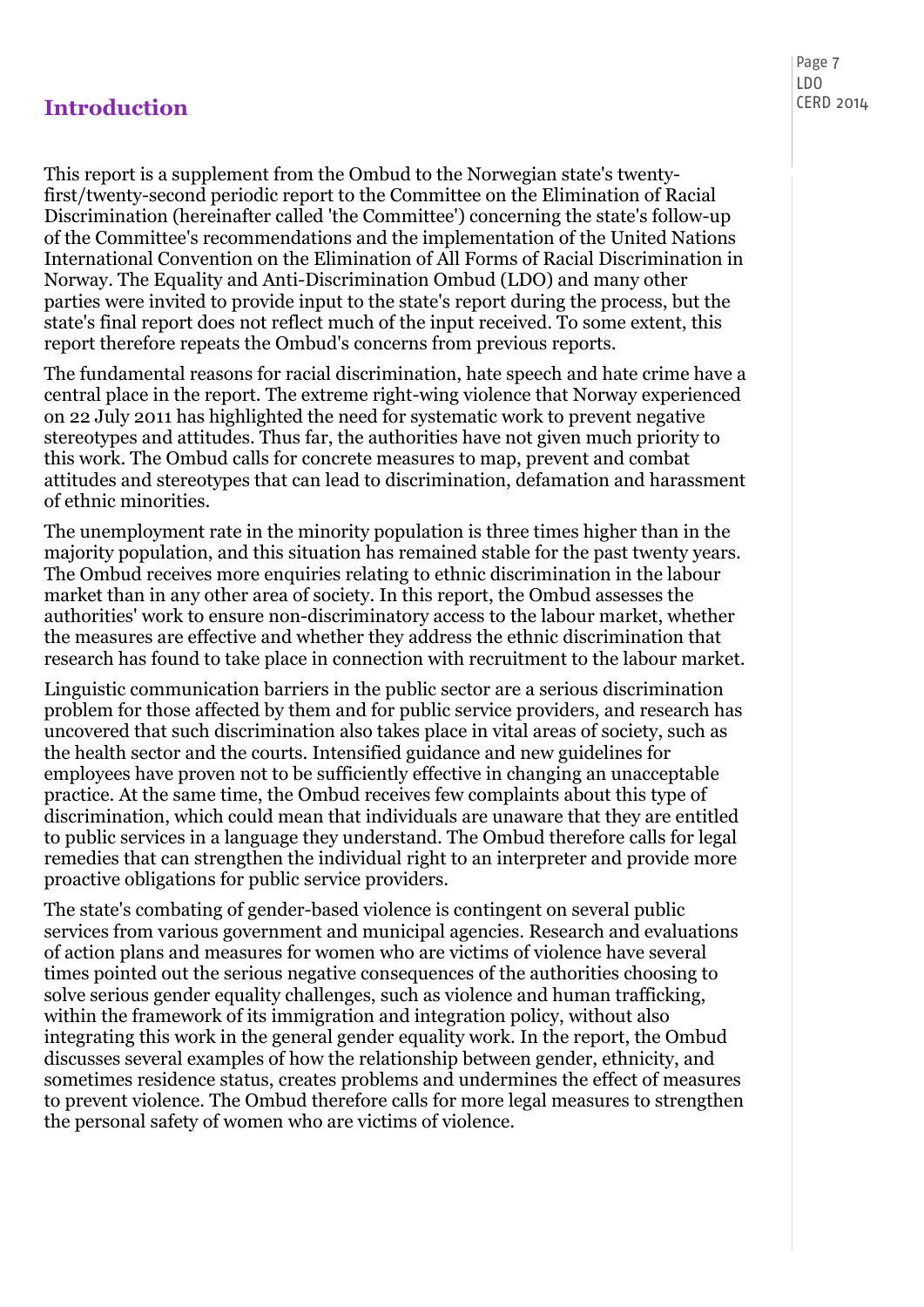The introduction scheme is deemed to be the most important policy instrument for qualifying newly arrived refugees and their families in Norway, but the results are consistently poorer for some groups of minority women. In the report, the Ombud refers to several examples of gender discrimination of female participants in the introduction scheme. The Ombud calls for a thorough legal review of the Introduction Act and the municipal services provided, and for the introduction scheme to be harmonised with the provisions of the Gender Equality Act.

Access to specialist health services is the topic of the section on persons without legal residence who are interned at the police immigration detention centre at Trandum. The Ombud is concerned that coercion is exercised without the involvement of medical personnel and fears that order and discipline considerations are given higher priority than the residents' access to mental and physical health care.

Discrimination has few or no consequences for those who discriminate. In the report, the Ombud points out some crucial weaknesses that still exist in the antidiscrimination legislation, despite the fact that the formal rights have mostly been established. Many are unaware of the right to protection against discrimination, few have the strength to complain against discrimination, and it is still both difficult and financially burdensome for the victims to ensure that violations of antidiscrimination legislation are punished. The Ombud calls for legal measures that can ensure that the Equality and Anti-Discrimination Tribunal can order damages for non-economic loss to be paid to victims of discrimination, and for the enforcement system to be authorised to recommend free legal aid in discrimination cases.

A transparent and systematic dialogue between the state and society is vital and necessary if civil society is to be able to provide input in relation to follow-up and implementation of the Committee's recommendations before, during and after examination of the state. The Ombud calls for new action plans and a strengthened dialogue with civil society to ensure an effective equality and anti-discrimination policy.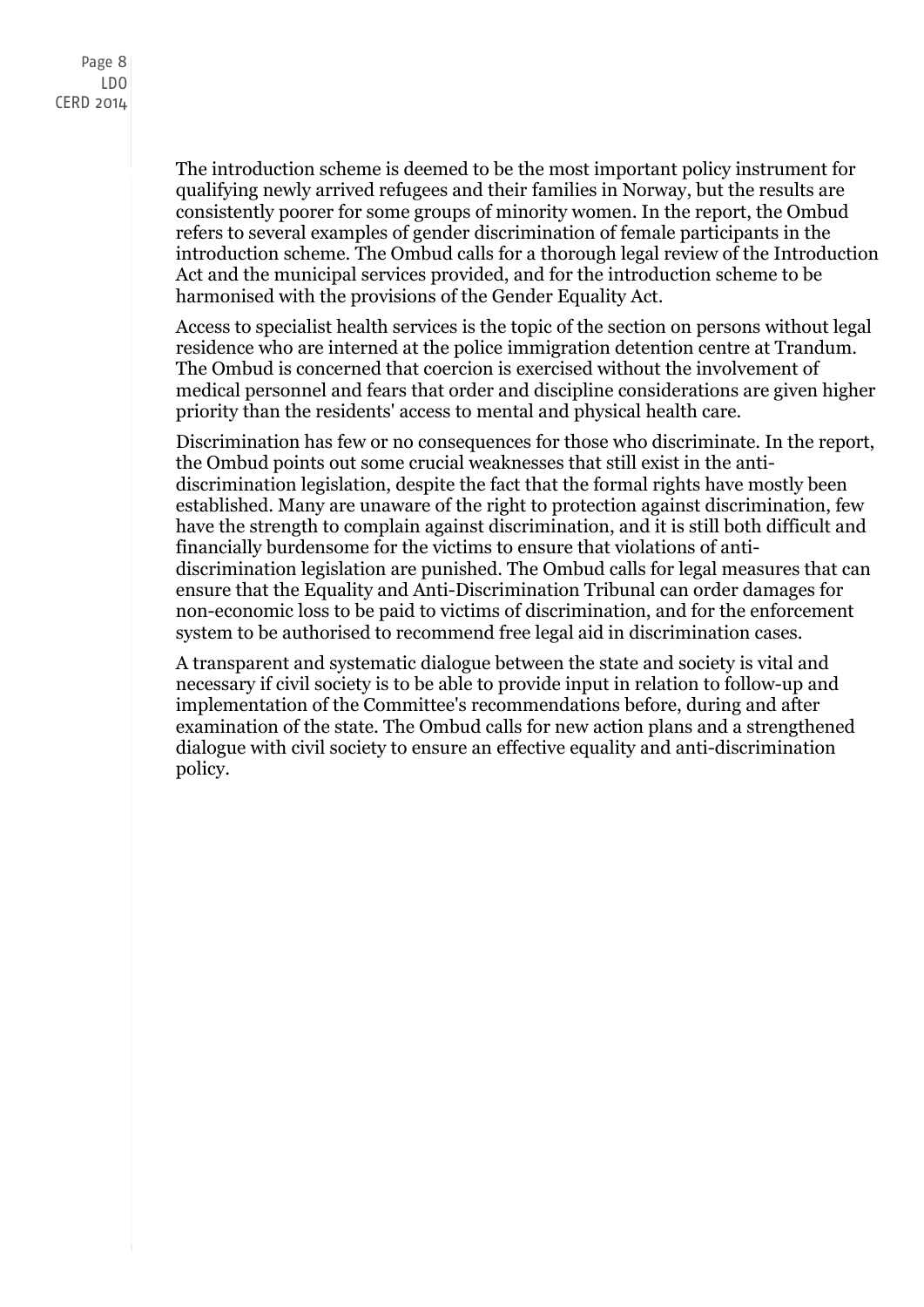# **1. Fundamental reasons for discrimination in Norway: Negative racial and ethnic stereotypes in the public domain (Art. 7)**

According to CERD Article 7, the States Parties undertake to combat prejudice which leads to racial discrimination and to promote understanding, tolerance and friendship among racial and ethnic groups. In its General Recommendation No 30 paragraph 12, the Committee urges Norway to '*take resolute action to counter any tendency to target, stigmatize, stereotype or profile, on the basis of race, colour, descent, and national or ethnic origin, members of "non-citizen" population groups, especially by politicians, officials, educators and the media, on the Internet and other electronic communications networks and in society at large.'*

# **Description of the situation**

Public debate in Norway is characterised by several negative stereotypes based on race, religion and ethnicity. Myths that minorities constitute a threat to the modern Norwegian society are particularly widespread, both in the media and the political debate. A report from the Norwegian Directorate of Integration and Diversity (IMDi)1 showed that newspaper articles about immigration and integration are far more often problem-focused than resource-focused. According to a media analysis carried out on assignment from the Ministry of Children, Equality and Social Inclusion, this trend has become clearer in editorials and comment articles after the terrorist attack in Norway in 2011.

Thorough media analyses from the past 25 years have also documented a clear tendency for ethnic minorities to be linked to crimes.2 For example, the media paint a picture of the 'typical' rapist as a black man assaulting random women in the street, despite the fact that statistics show that other types of rape are far more common. This tendency is also clear in the discussion of Roma people staying temporarily in Norway, who are often described as organised criminals who beg, steal and litter. Despite the fact that Roma have reported extensive discrimination and harassment, the public debate has not focused much on the need for socio-political measures to enable them to have their fundamental human rights fulfilled.

Research shows that prejudice and negative stereotypes weaken social cohesion. A survey from IMDi shows that seven out of ten Norwegians believe that Norwegian values are in strong contrast to the values of immigrants from Africa, Asia and South and Central America. Moreover, more than 33 per cent believe that immigration poses a serious threat to common Norwegian values.3 In the Yearbook for Human Rights in Norway 2012, published by the Norwegian Centre for Human Rights, ten per cent of respondents in one of the surveys state that they disliked Jews. Eight per cent state that they do not want Jews as neighbours or friends. The proportion that would dislike having Muslims, Somali or Roma people as neighbours is even higher, at 25, 40 and 50 per cent, respectively.

Despite these clear challenges, the Norwegian authorities' work to combat stereotypes and prejudice is characterised by few measures and an unsystematic approach. Some good individual measures have been implemented, such as the educational project DEMBRA and the government-subsidised campaign Tea Time4, but the work is generally of a temporary nature and lacks strategy and a big-picture perspective. In its report from 20115, the Equality Commission pointed out that Norway's equality policy has clear shortcomings and weaknesses when it comes to implementing the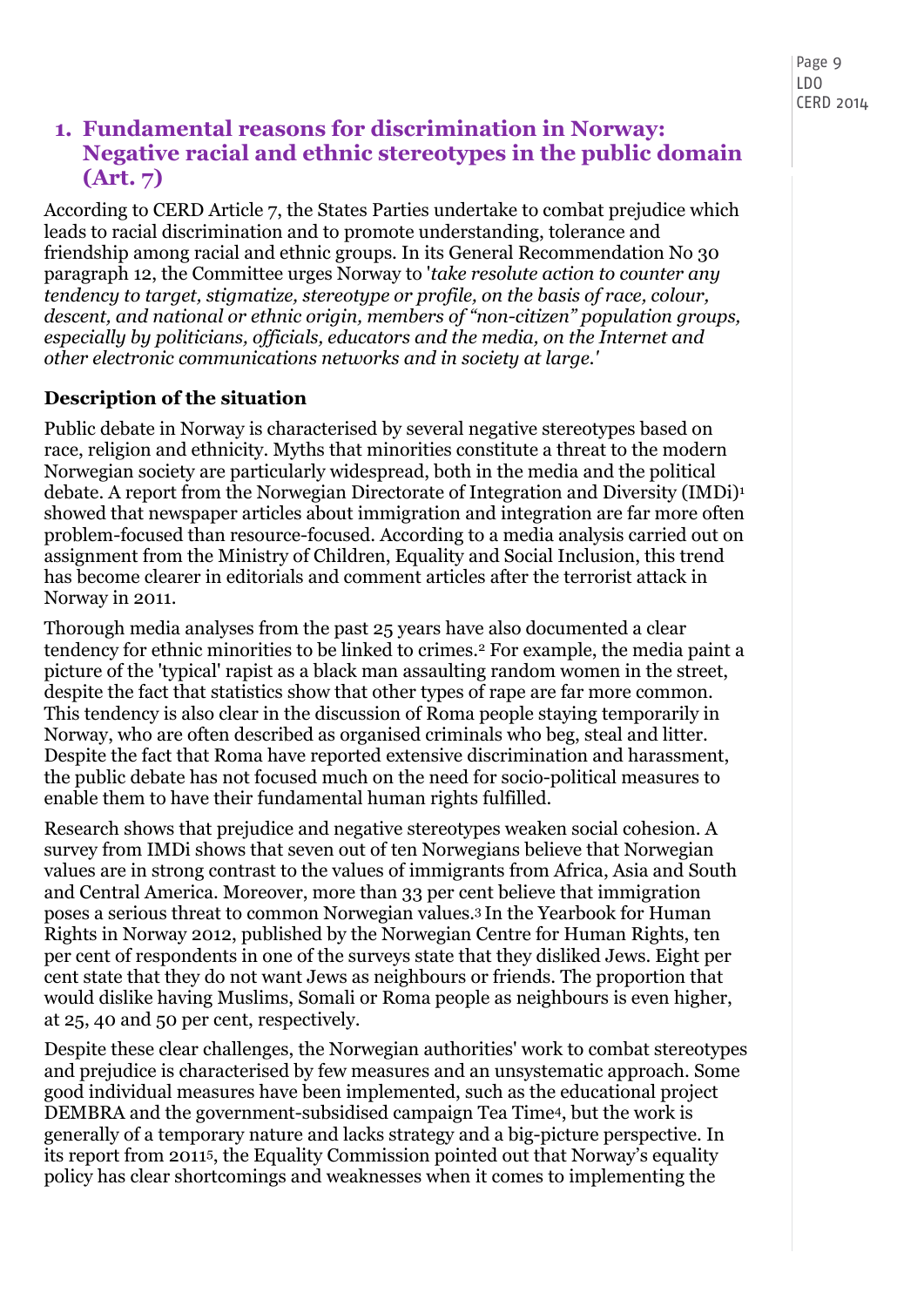policy. The Commission proposed that the Gender Equality Act be amended to impose on the public authorities a concrete obligation to combat prejudice and stereotypes, but the proposal was not followed up.

#### **The Ombud's concerns**

The Ombud is concerned that widespread negative stereotypes in the public debate can lead to the dehumanisation of minority groups and be used to legitimise defamation, harassment and discrimination. In a report from the Norwegian Centre against Racism, Roma people, one of the most vulnerable groups, state that they often experience racist comments and racially motivated harassment and discrimination.<sup>6</sup>

The Ombud is also concerned about how the authorities' policy is affected by the climate of public debate. The Government recently proposed to prohibit begging. The political arguments for the draft legislation largely concerned limiting visiting Roma people's possibility of asking for help in Norwegian streets. It has not been a priority to implement measures to help this very vulnerable minority group whose situation will deteriorate as a result of such a prohibition.

The Ombud also believes that it is a problem that the work to combat negative stereotypes and prejudice among the majority is fragmented and unsystematic. There is little willingness to introduce proactive measures to ensure that discriminatory attitudes do not lead to discriminatory acts. The Ombud is concerned because the authorities have not followed up to any great extent the measures proposed by the Equality Commission, which would have ensured that the state has a uniform, strategic tool in its work to combat harmful stereotypes and prejudice.

## **The Ombud's recommendations**

- *The Committee should request that the Government follow up the frequent references to racial and ethnic stereotypes in the public domain by developing a comprehensive strategy for combating these stereotypes.*
- *The Committee should request that the Government submit a proposal for legislative amendment that imposes on the public authorities an obligation to combat prejudice and stereotypes and to promote a good relationship between different groups in society.*

# **2. Hate speech and hate crime (Art. 2 and Art. 4)**

Article 4 of the Convention specifically requires the States Parties to adopt criminal provisions prohibiting the dissemination of ideas based on racial superiority or hatred. Pursuant to Article 2 (1) (d) and (e) and Article 2 (2), the States Parties have an obligation to also combat 'lawful' hate speech that is harmful to society. General recommendation No 35 describes this obligation in more detail.

In its concluding observations of March 2011 (Section 21), the CERD Committee expressed concern about both the negative effects of racist utterances in public discourse and the lack of documentation relating to hate crimes.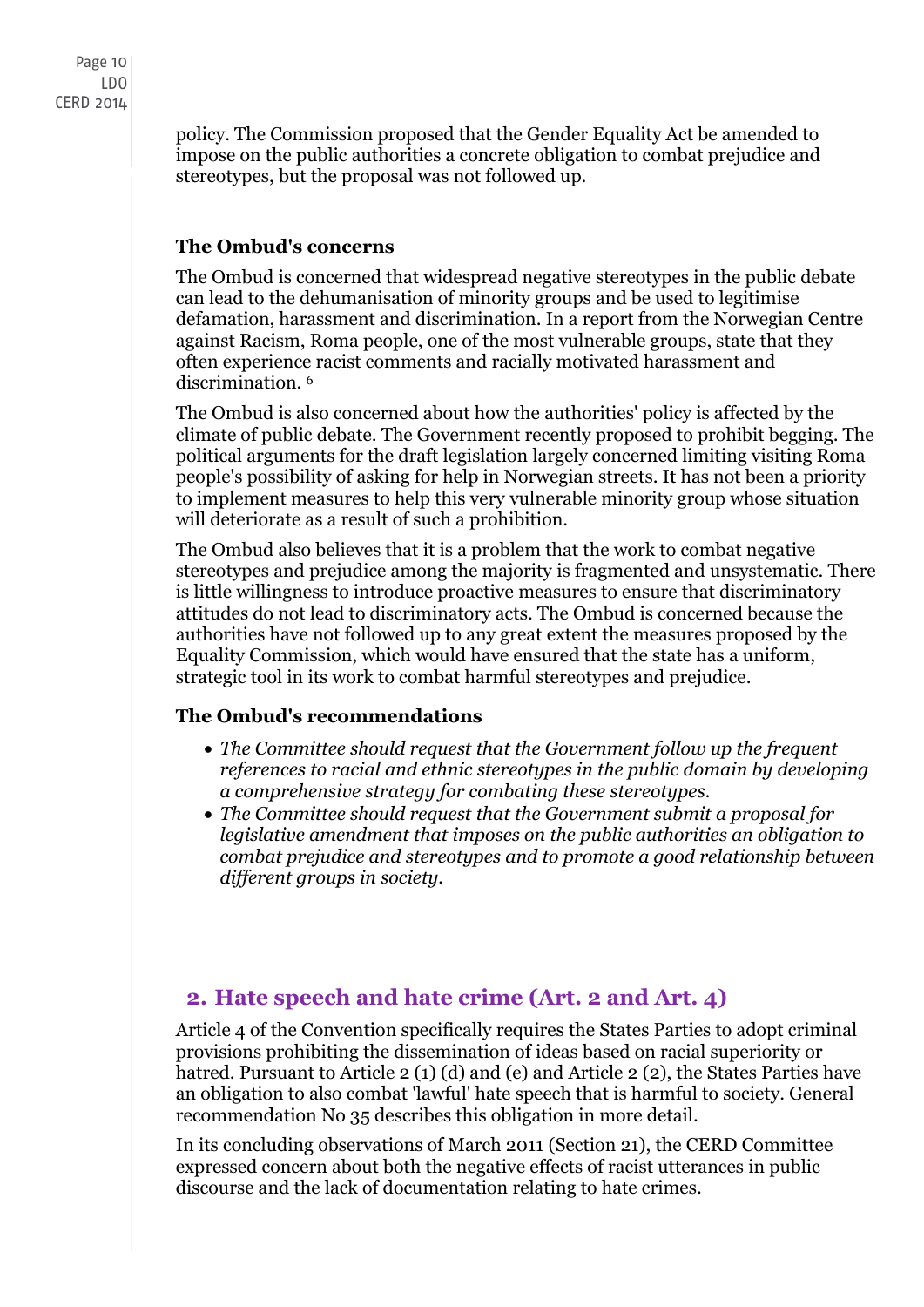Page 11 LDO CERD 2014

# **Description of the situation – hate speech**

On 22 July 2011, terrorist Anders Behring Breivik killed 77 people in Norway. Many of them were children and young people. He claimed that they, through their choice of occupation and political engagement for a multi-cultural and equal society, posed a threat to Norway. He spread the racism and hatred on which his actions were based via the internet in the form of a 1,500 pages long document and countless posts on racist and xenophobic websites.

Although there is little research on the scope of hate speech in Norway, it is not difficult to find examples of widespread use of the rhetoric that Breivik used to justify his actions. Online newspapers, social media and websites specifically designed to disseminate fear propaganda and hate rhetoric, all contain numerous examples of debaters who attack Muslims, Jews, immigrants, Roma, Sami people and other vulnerable ethnic and religious groups. Another example of hate rhetoric that is common in Norwegian public debate is the gender-specific (and often sexualized) harassment and intimidation of ethnic minority women (and women in general).<sup>7</sup>

There is little to indicate that extreme utterances have become less frequent in Norway after 22 July 2011. The Norwegian Police Security Service (PST) writes in its 'Annual Threat Assessment 2014' that utterances that are not criminal offences, but that contain clear elements of hate speech, harassment and threat, are a growing problem on the internet. They are particularly concerned that such utterances may cause people in authority to not make use of their freedom of expression.

In a report from the Institute for Social Research from 20148, it was found that the proportion of people that reports negative experience is approximately the same among active debaters with majority backgrounds as among those with minority backgrounds, but that the unpleasant comments do not have the same focus. Among the majority, the focus is primarily on the case at hand, although 30 per cent of negative comments are also directed at personal qualities. Among the minorities, the content of the argument is also the most important basis for negative feedback, but among this group, aspects that are more closely related to a person's identity – religious beliefs, ethnic background, skin colour and nationality – are a more important basis for unpleasant and condescending comments in discussions that take place in the public domain.

International research9 shows that hate speech causes great harm to society. Hate speech:

- contributes to social exclusion and increases polarisation, which breaks down social cohesion.
- deters people from participating in our democratic system. In other words, members of target groups avoid expressing their views when they can expect to be dehumanised and harassed.
- perpetuates prejudice. Hate speech is not merely a symptom of prejudice; it is also an infectious agent that leads to more hate speech.
- devalues the target groups (e.g., Muslims or Jews), also in the eyes of people who read or hear such hate speech by coincidence.
- creates anxiety and distress among members of target groups.
- strips people of their dignity by saying that they are not equal citizens in society.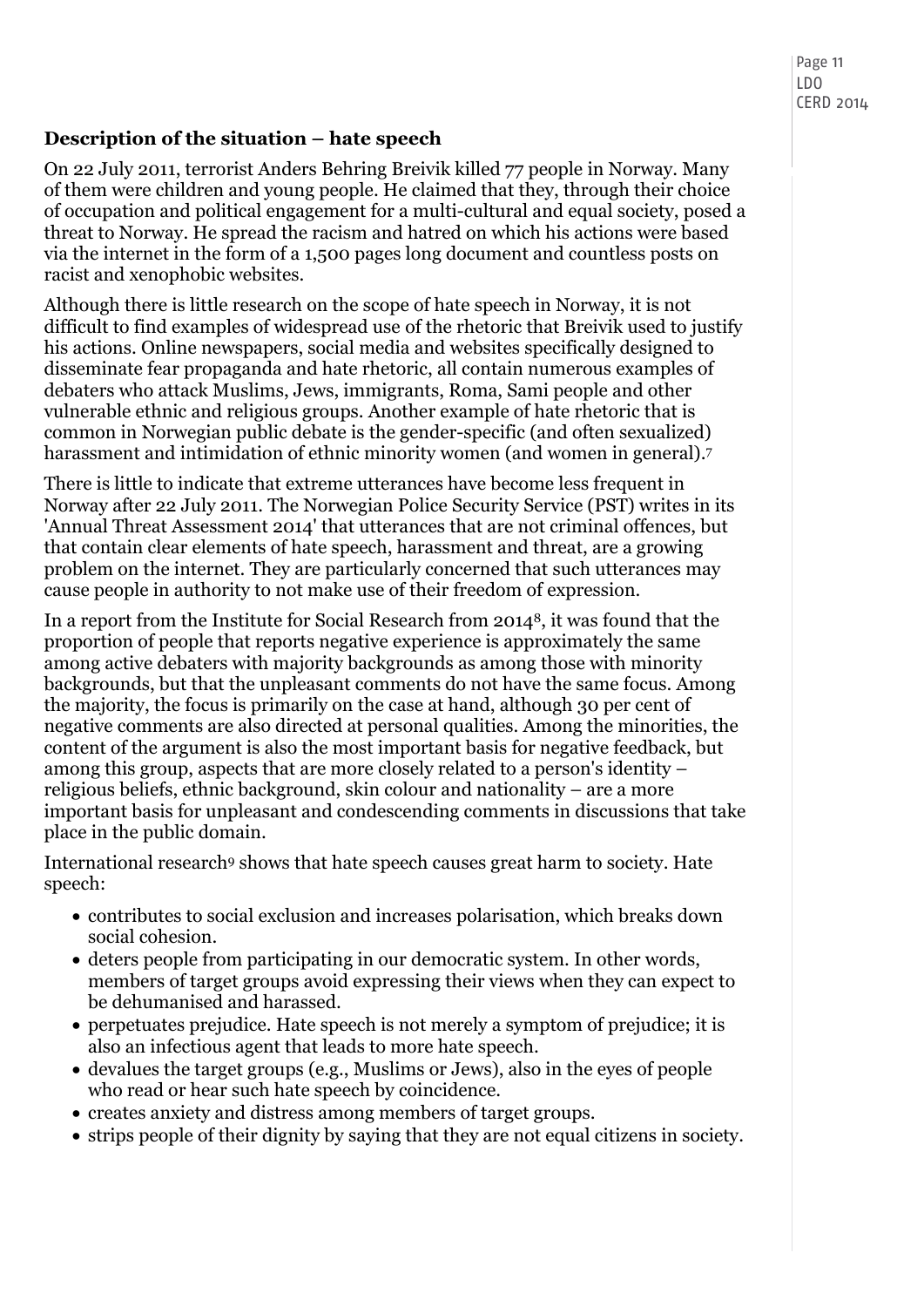There is no reason to believe that these effects are not the same in Norway. In addition to the above-mentioned negative effects of hate speech, the Ombud fears, based on its experience, that hate speech in Norway:

- triggers discrimination (exclusion, polarisation and devaluation are well-known triggers of discrimination)
- creates a culture of fear of outgroups without rational justification, putting at risk the social cohesion of society.10
- leads to violence.<sup>11</sup>

Norway does not currently have a comprehensive policy to prevent, combat and limit hate speech. The most serious utterances are prohibited by the General Civil Penal Code Section 135 letter a. However, one can question whether this Norwegian provision is enforced in accordance with the intention of the Convention. There have only been five criminal indictments under this provision over the past 10 years. In addition, both parties in the government coalition have stated in their political manifestos that they wish to repeal the prohibition.

The Government's other policies to combat hate speech are based on the Norwegian Governmental Commission on Freedom of Expression's standpoint from 1999. It assumes that hate speech will, when expressed, lead to points of view being aired, laundered and legitimised through discussion and criticism. 12 In order for this to happen, hateful utterances must be allowed.

There is no comprehensive strategy for preventing and limiting the social harm caused by hate speech.

## **The Ombud's concerns**

After the terrorist attack in 2011, the authorities emphasised the importance of mapping, countering and combating the hate speech that Breivik represented. This was not followed up in practical policy to any great extent. In the past year, hate speech has again been high on the media's and politicians' agendas. The Ombud is very concerned that this does not seem to be followed up by a comprehensive policy based on effective and holistic measures this time either.

The Ombud is also concerned that Norway chooses to base its anti-hate speech policy on the premise that the public will launder such hate speech and render it harmless. This point of view is not supported by any research in Norway or abroad. On the contrary, research indicates that hate speech often leads to more hate speech. The Ombud is concerned that the current policy is based on incorrect premises and calls for a knowledge-based policy of specific measures to protect ethnic minorities against the harm caused by lawful and unlawful hate speech.

#### **The Ombud's recommendations**

- *The Committee should request that the Government ensure that information about hate speech and its harmful effects on society be included in school curricula and teaching material.*
- *The Committee should request that the Government ensure that research is carried out on the prevalence and social harms of hate speech in Norway and on the mechanisms that can reduce such harms.*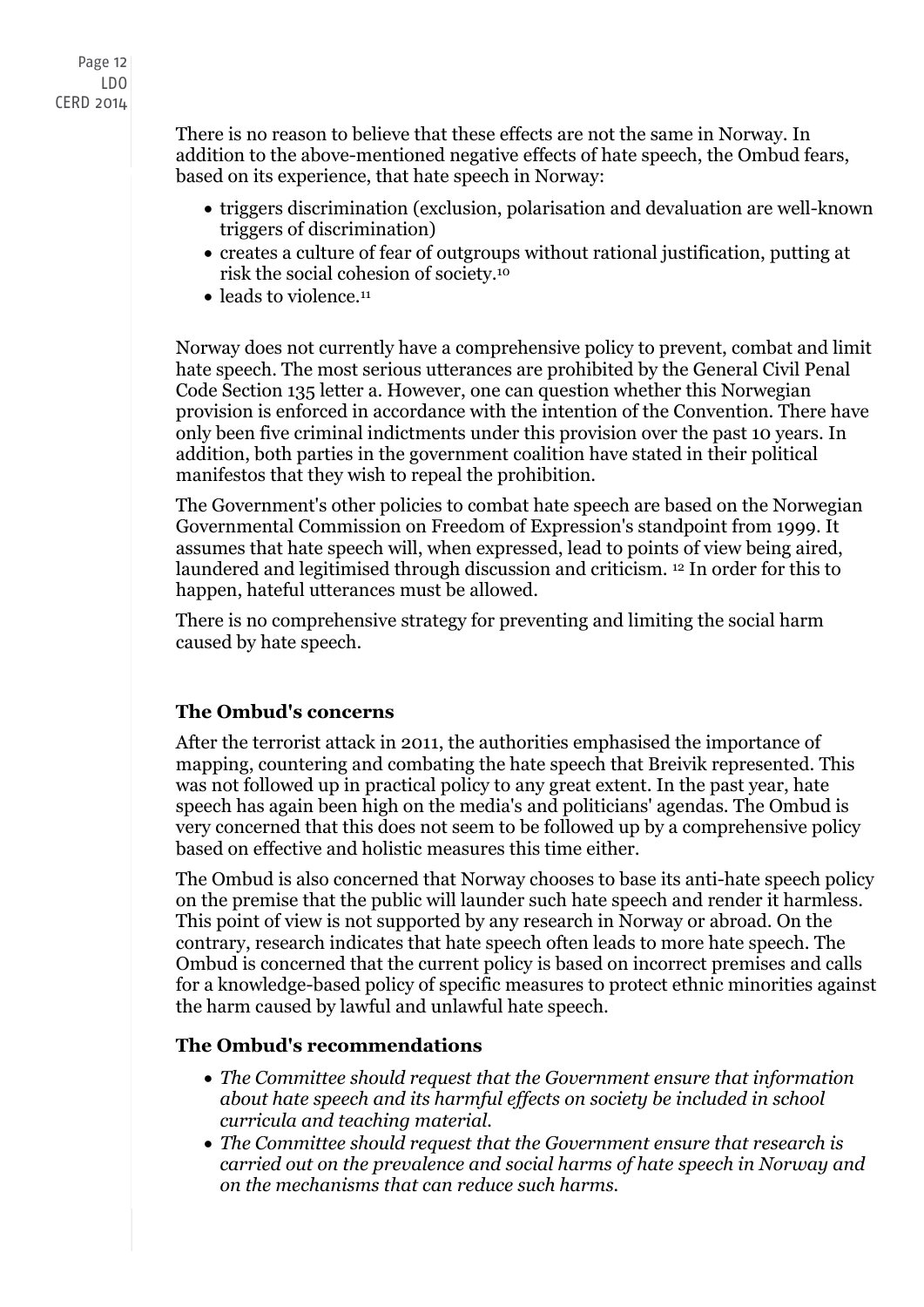- *The Committee should request that the Government encourage media selfregulation, e.g. through the use of moderators, full-name policies etc.*
- *The Committee should request that the Government initiate awareness campaigns to counter hate speech.*

# **Description of the situation – Hate crime**

The CERD Committee has, pursuant to Article 4 and General Recommendation No 31, repeatedly asked Norway to present statistics regarding hate crimes, including the number of cases reported to the police, dismissals, prosecutions and convictions. Such statistics would give the Government insight into whether it adequately addresses hate crime in its criminal justice procedures and sanctions. Although the Government has never provided such statistics, the National Police Directorate has published on its website statistics showing the number of hate crimes based on race/ethnicity or religion:

| Number of reports based on type of hate motive, 2010-2013 |      |      |      |      |  |  |  |  |  |
|-----------------------------------------------------------|------|------|------|------|--|--|--|--|--|
|                                                           | 2010 | 2011 | 2012 | 2013 |  |  |  |  |  |
| Race/Ethnicity                                            | 235  | 183  | 162  | 141  |  |  |  |  |  |
| <b>Religion</b>                                           |      | 35   | 39   | 41   |  |  |  |  |  |

The National Police Directorate warns of under-reporting and that there are particular challenges relating to the registration of hate crimes, making it difficult to get an accurate picture of the situation. According to the Directorate's own population survey for 2012, 1% of the population reported that they had been subjected to a hate crime (violence or threats motivated by religion, colour, ethnic origin, nationality or sexual orientation) during the past year. Only 38 % of those victims said that they reported it to the police. In the Ombud's opinion, it is also a problem that the police and the prosecuting authority have no clear definition of hate crime. Among other things, this lack of clarity has a negative influence on how well the registration procedures work in practice and the quality and content of training provided to police officers and prosecutors.

In 2013, Oslo Police District adopted a definition of hate crime which appears to be a significant improvement compared with the definition used by the National Police Directorate. For example, the former definition clarifies that the concept of hate crime also includes criminal acts that are 'in part' motivated by a person's ethnicity or religion.

In 2012, the Director General of Public Prosecutions held a seminar on hate crime. The Director requested each of the regional offices of the prosecuting authority to prepare statistics on the number of indictments and convictions in hate crime cases over the past three years. These statistics were never published. The response from the regional offices (and the underlying police districts) varied greatly in terms of both quality and completeness. However, there was some indication that there was inconsistency in the classification of hate crimes in the database. There is therefore a need for better training in how to register hate crimes.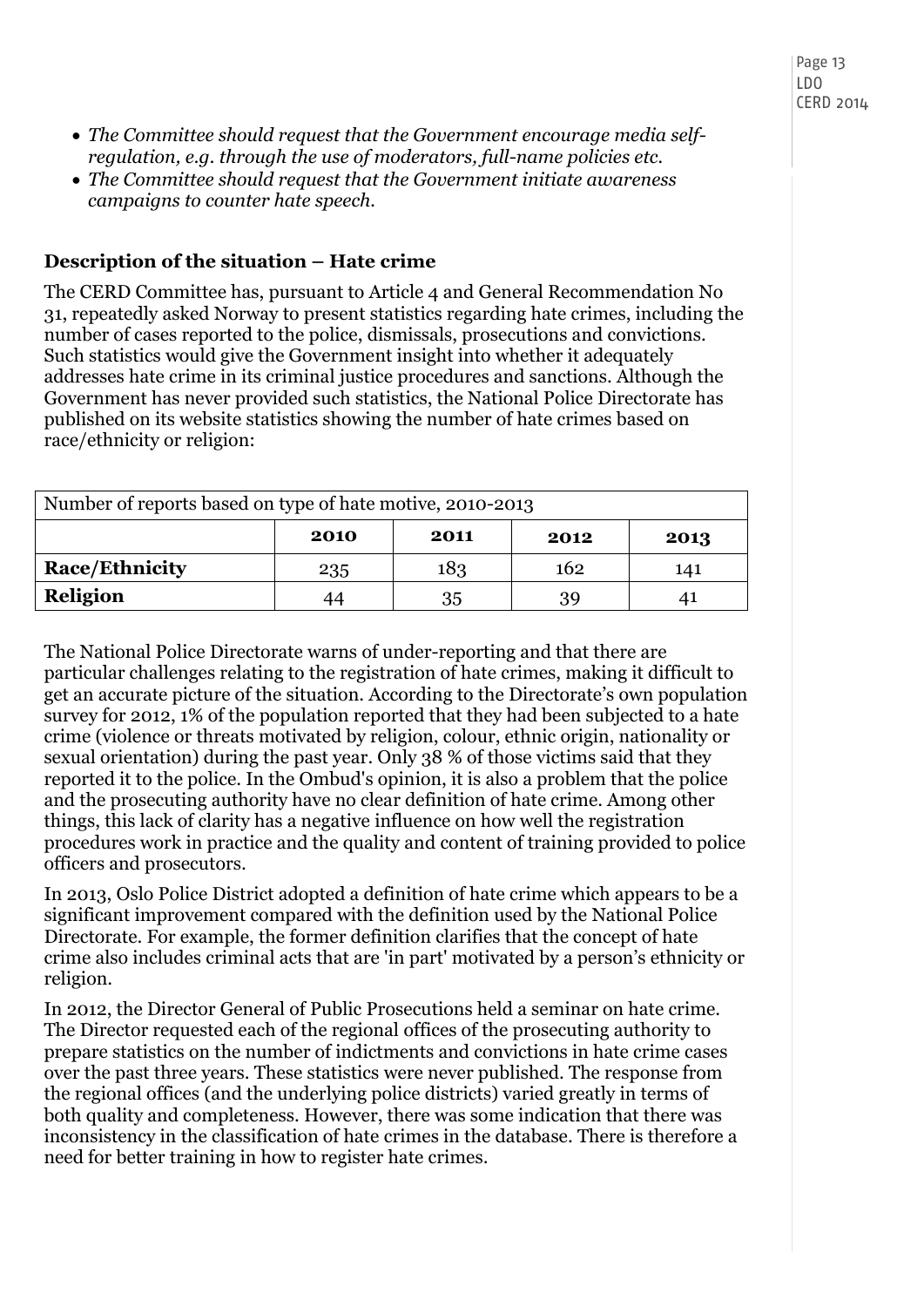Page 14 LDO CERD 2014

#### **The Ombud's concerns**

Hate crime is discrimination in its most brutal form and leads to enormous costs both at the individual, group and societal level. It is very worrying that the Government has no comprehensive and quality-assured documentation of the prevalence of, and criminal justice sanctions against, hate crimes motivated by ethnicity and religion. More knowledge will strengthen the police's work and contribute to a more effective policy to combat hate crime.

#### **The Ombud's recommendations**

- *The Committee should request that the Government collect and publish statistics on hate crimes, including the number of registered reports, dismissals, prosecutions and convictions*
- *The Committee should request that the Government ensure that the criminal justice system (including the police and prosecutors) adopts a clear and uniform definition of hate crime at the national level.*
- *The Committee should request that the Government ensure that the police and prosecutors are given proper training and clear instructions so as to ensure a uniform practice in the registration of and protection against hate crimes.*

# **3. The right to work and the state's obligation to eliminate discrimination in the workplace (Article 5)**

Article 5 (e) (i) of the International Convention on the Elimination of All Forms of Racial Discrimination requires the States Parties:

*'to prohibit and to eliminate racial discrimination in all its forms and to guarantee (...) the enjoyment of (...) the rights to work, to free choice of employment, to just and favourable conditions of work, to protection against unemployment, to equal pay for equal work, to just and favourable remuneration'.*

In Section 9 of its concluding observations of 2011, the Committee recommended that the States Parties implement measures to address the discrimination of persons from ethnic minority backgrounds in the labour market. The Committee focused in particular on barriers related to access to the labour market.*<sup>13</sup>*

In its additional questions from August 2012 after the examination in 2011, the Committee also requested that Norway present statistics and other information about the effect of measures relating to recruitment and diversity in the public sector.14

#### **Description of the situation**

The unemployment rate in the minority population is three times higher than in the majority population, and this situation has been stable for the past twenty years.

The cases dealt with by the Ombud show that discrimination in the workplace is a barrier to employment for the minority population. The Ombud receives more enquiries relating to discrimination in the labour market than in any other area of society. In 2013, the Ombud received approximately 325 enquiries concerning discrimination in connection with recruitment to the labour market. Of these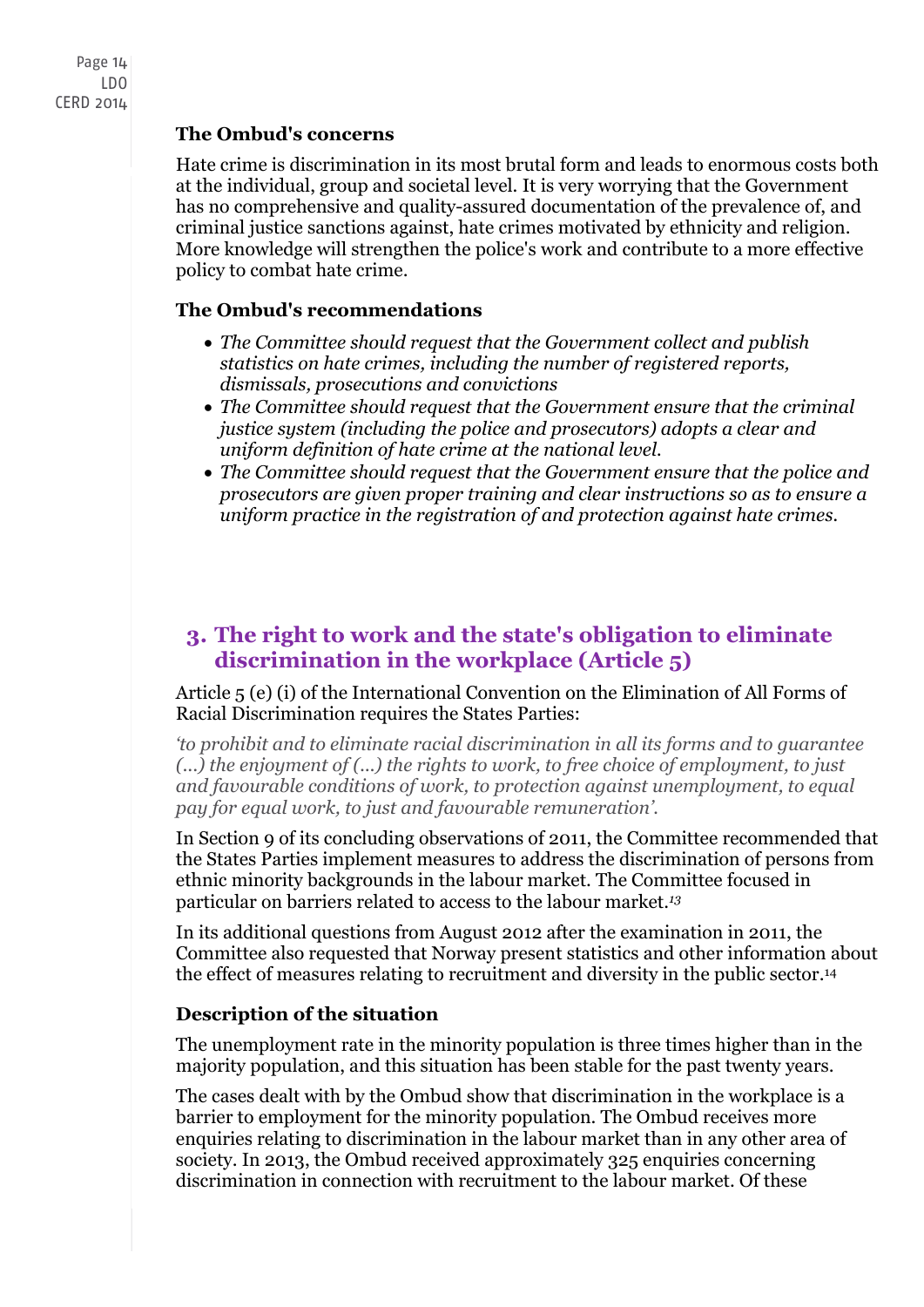Page 15 LDO CERD 2014

enquiries, 18% concerned possible discrimination on grounds of ethnicity and/or language. These cases illustrate two main problems in particular. The first problem is related to cases where persons from ethnic minority backgrounds have applied for many jobs they consider themselves qualified or over-qualified for, without even being invited to an interview. The other problem is related to cases where employers make unreasonable requirements for Norwegian language skills, for example through job advertisements that state that applicants must have Norwegian as their first language.

The Ombud also considered a case where a municipal employer had changed its practice relating to language requirements for nurses. The new requirements meant that in order to get a job as a nurse in the City of Oslo, candidates had to have passed the Bergen Test no more than three years earlier. This practice meant that applicants who did not have Norwegian as their first language were unable to get a job despite having very good Norwegian language skills. The Ombud concluded that this practice is in violation of the Norwegian Ethnicity Anti-Discrimination Act.

#### a) Discrimination in connection with recruitment is a serious problem

Recent research has, through testing in pairs etc., documented that discrimination in connection with recruitment is a clear barrier to access to the labour market for ethnic minorities. Rogstad and Midtbøen's report 'Diskrimineringens omfang og årsaker' ('The scope and causes of discrimination') from 2012 shows that the likelihood of being invited for an interview decreases by 25 per cent if an applicant has a name that indicates a non-Norwegian background. The report shows that negative stereotypes and prejudice against various ethnic minorities are one of the underlying causes of discrimination.

Midtbøen (2013) refers to clear differences between sectors, with discrimination being less prevalent in the public sector than in the private sector. The reason given is that in the public sector and major private companies, where the recruitment processes are more formalised and structured, there is less room for discretionary judgment and quick decisions based on stereotypical ideas.

Indirect discrimination has also been documented. In such cases, seemingly neutral recruitment practices and processes result in persons from minority backgrounds being at a disadvantage compared to others.15

A summary from the Fafo Institute for Labour and Social Research concludes that discriminatory recruitment practices have been documented, and that this fact must be deemed to constitute a considerable disadvantage to immigrants in the Norwegian labour market.16

#### b) Legal remedies and proactive obligations

Little systematic work has been done in the labour market to determine the extent to which labour market parties themselves have goals, plans and measures in place to promote ethnic equality. In Fafo's survey of 1,000 employers in the private sector, only one out of four enterprises carried out systematic work to promote ethnic equality.17

The activity and reporting duty set out in the Ethnicity Anti-Discrimination Act, which addresses discrimination on the basis of ethnicity, language and religion, imposes on all employers in the public sector and employers in the private sector with more than 50 employees a duty to make active, targeted and systematic efforts to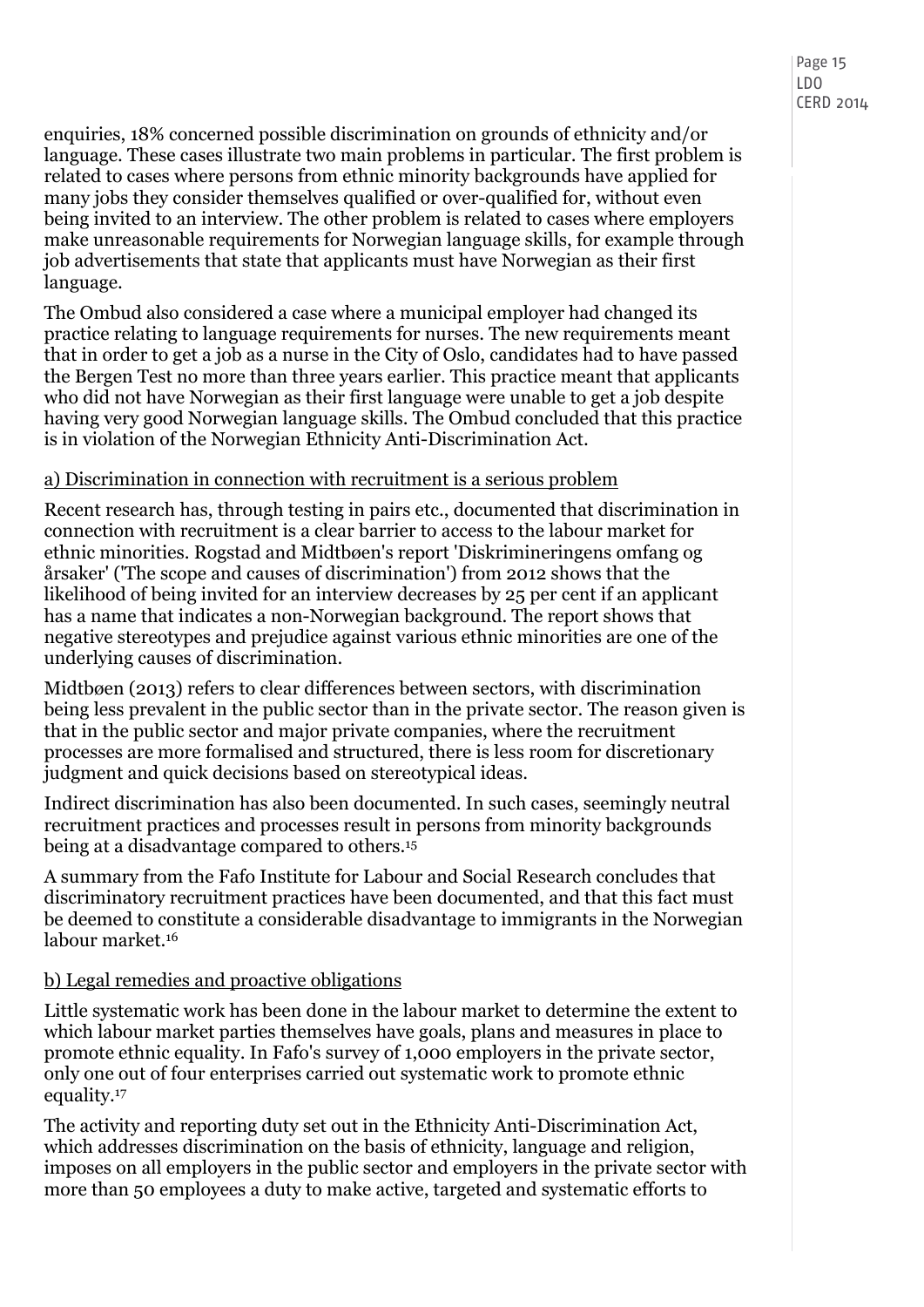promote equality irrespective of ethnicity, religion and belief. Among other things, the activity duty covers matters such as recruitment, pay and working conditions, promotion opportunities, development opportunities and protection against harassment. The activity duty is supported by a reporting duty, but, as opposed to the Gender Equality Act, which only concerns gender discrimination, the Ethnicity Anti-Discrimination Act does not require or allow for reporting on the state of affairs in enterprises. However, employers shall report on equality measures that have been implemented or are to be implemented to promote the purpose of the Act.

LDO's review of the government reports on equality in 2010 and 2013 shows that there are great weaknesses in how the ministries and their subordinate agencies work in relation to employers' activity and reporting duty. Reporting on measures does not seem to be influenced much by the guidelines set out in the anti-discrimination legislation and in the state's own guidelines. The review of reported measures also shows that the state has carried out little systematic work to promote ethnic equality by means of proactive measures. For example, systematic procedures to ensure nondiscriminatory recruitment processes are mostly non-existent.

#### c) Implementation system for equality

Responsibility for implementing the authorities' policy to promote ethnic equality in the workplace is shared between the Ministry of Local Government and Modernisation, the Ministry of Labour and Social Affairs, the Ministry of Children, Equality and Social Inclusion, and subordinate agencies such as the Norwegian Directorate for Children, Youth and Family Affairs (Bufdir) and the Directorate of Integration and Diversity (IMDi).

From 2014, Bufdir has been assigned the role of expert directorate in the ethnic discrimination field. Report No 44 to the Storting 'Equality does not occur by itself' from 2013 sets out a clear path for the development of the directorate's role as a driving force for equality. Among other things, Bufdir was assigned responsibility for developing a guide for municipalities and county authorities about equality in the workplace. The report was followed up by financial grants and measures for developing a nationwide regional system. Due to the change of government in autumn 2013, both the report and the budget proposition were withdrawn.

#### d) Action plans and other political measures

One of the main objectives of the Action Plan to Promote Equality and Prevent Ethnic Discrimination (2009–2013) was to promote knowledge and implement the activity and reporting duty in the workplace that was introduced in 2009. It was emphasised that the plan was a clear strengthening of the efforts to combat ethnic discrimination, as this was the first time the Government collaborated with social partners to achieve concrete results within the framework of an action plan. The evaluation of the plan in 2013 mainly focused on whether this collaboration had been good, and not on whether the plan's objectives had been achieved, despite the fact that ongoing research showed that employers followed up the new statutory provisions only to a limited extent.18

The action plan 'We need the competence of immigrants' (2013–2016) contains some important measures that, in the Ombud's opinion, are suitable for addressing discriminatory barriers in connection with recruitment. This concerns the development of an e-learning program and a guide for diverse recruitment, and the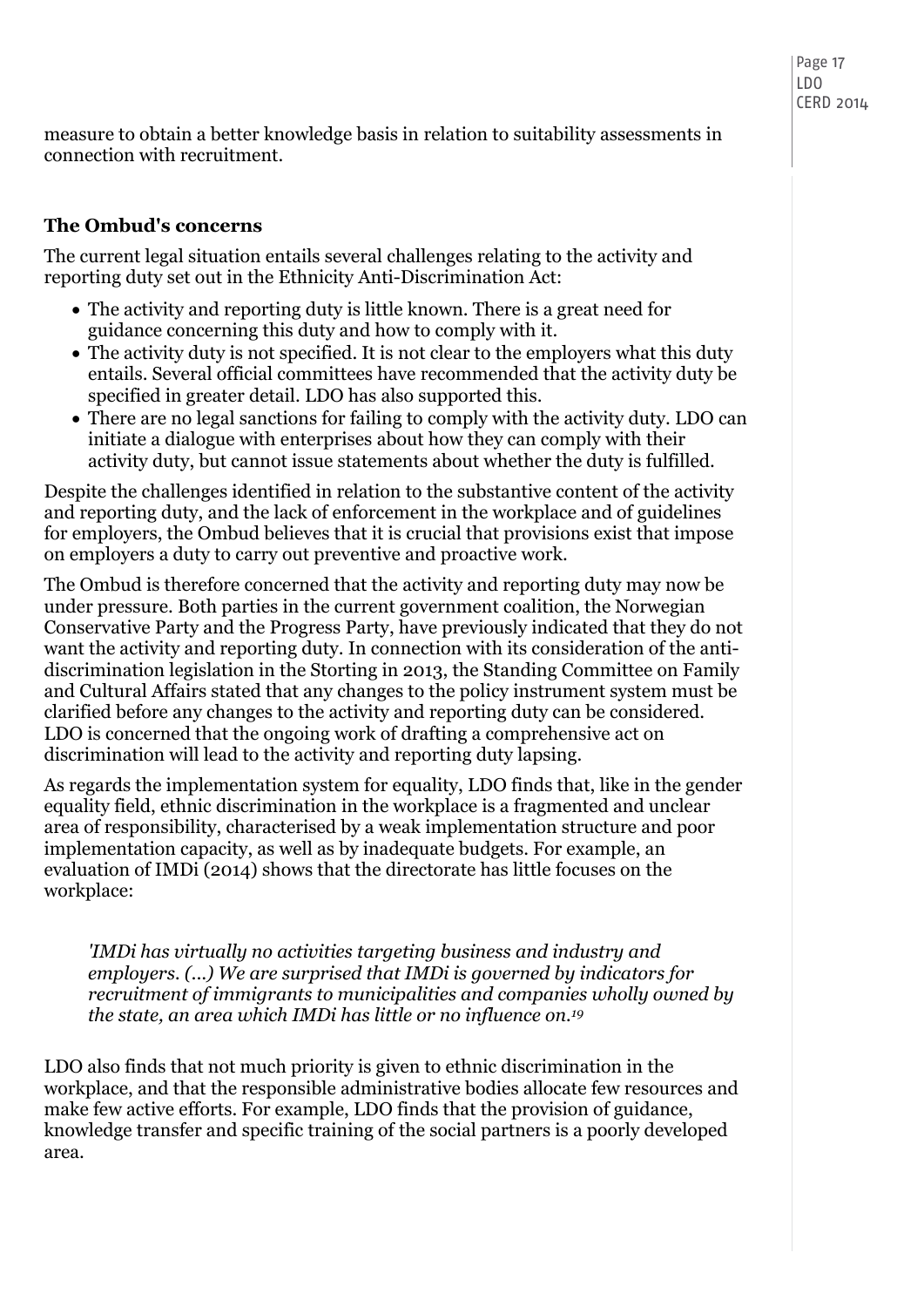The Ombud is concerned that the state's structuring of the policy instrument system and the measures to promote increased recruitment from ethnic minorities largely focus on individuals, in that a strong administrative structure has been established and considerable financial resources are allocated to qualifying persons from immigrant backgrounds for participation in the labour market. Recent research (Rogstad 2012) has shown that this focus has clear weaknesses, and that prejudice and stereotypes are clear discrimination barriers in connection with recruitment.

There are clear shortcomings in the structural and employer-directed measures to combat discriminatory barriers. The measures implemented by the authorities are generally characterised by poor funding, and there are few guidelines and orders targeting employers and others with responsibility in the labour market.

The Ombud is concerned about fundamental weaknesses in relation to effective implementation of training of and guidance to employers on how they should work to promote equality. For example, LDO has been unable to identify any significant follow-up to disseminate knowledge about and increase the use of the e-learning program and guide that were two of the most important measures in the action plan 'We need the competence of immigrants'. We call for specific follow-up of recent research that documents discrimination in connection with recruitment.

The Ombud is especially concerned that one of the main measures in relation the labour market set out in the most recent action plan against ethnic discrimination – taking steps to make the activity and reporting duties better known – has not been implemented. We are also concerned that the collaboration with the social partners seems to have had few long-term effects beyond the collaboration on certain specific projects.

Following an overall assessment, LDO is of the opinion that the authorities have failed to implement the most suitable and expedient measures to guarantee ethnic minorities the right to work, and those weaknesses in the implementation of legislation and policy, plans and measures mean that ethnic minorities are insufficiently protected against discrimination in the workplace.

## **The Ombud's recommendations**

The state must ensure that employers are working proactively against structures and barriers that prevent equal access to work. The duty to carry out proactive work must be known and failure to comply with this duty must have consequences.

 *The Committee should request that the Government ensure good preventive duties in the workplace (activity and reporting duty).* 

LDO recommends that the state ensure that its own orders to promote equal recruitment are complied with in practice in the central government administration through active follow-up and monitoring.

The state should establish procedures for active follow-up of public employers at the regional level and expand the scope of the order that at least one applicant from an immigrant background be invited to an interview (if he/she is qualified) to also apply to municipal and county enterprises.

 *The Committee should request that the Government implement measures to ensure equal recruitment processes in the public sector.*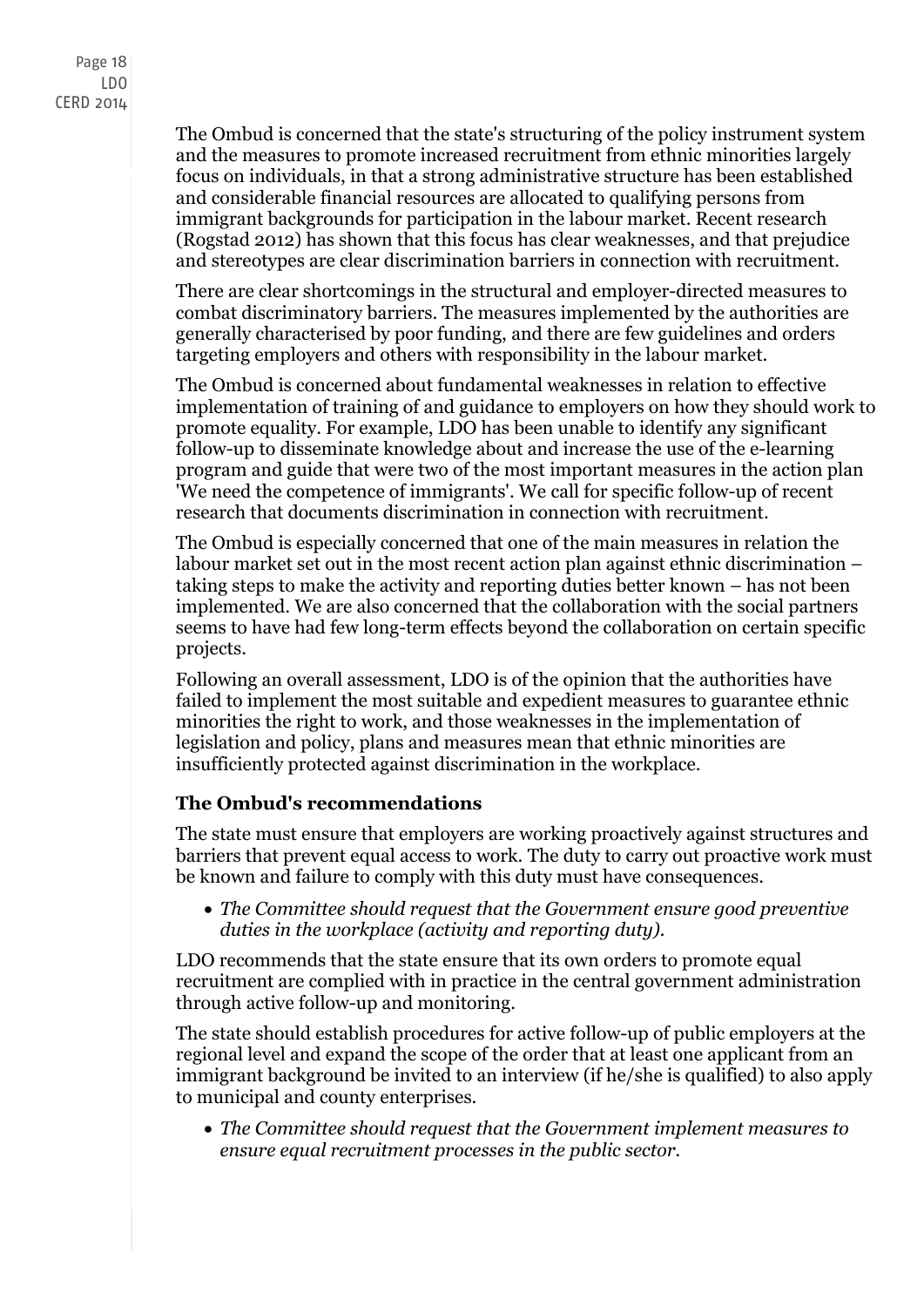Page 19 LDO CERD 2014

The state should keep an overall overview of ongoing work and develop relevant indicators to monitor the effect of the Government's work to fulfil its obligations under the Convention. An example of a relevant indicator could be how many state employees responsible for recruitment have undergone systematic training in diverse recruitment.

 *The Committee should request that the Government implement measures to promote regular monitoring of the diverse recruitment work.* 

In light of the weaknesses LDO has documented in the existing structure, the authorities must ensure that Bufdir is put in a position to function as an efficient implementation body for the authorities' policy.

 *The Committee should request that the Government implement measures to secure an efficient implementation structure for the work on ethnic equality in the workplace.* 

In addition to legislation that imposes an activity duty on employers, the state must ensure that appropriate educational measures are used to promote equality. The state must establish a comprehensive initiative for systematic training and knowledgetransfer targeting the labour market.

 *The Committee should request that the Government implement measures to promote good practice.* 

# **4. The right to equal access to public services (Article 2)**

According to CERD Article 2 (1) (c), States Parties are obliged to pursue a policy that aims to eliminate racial discrimination, including taking effective measures *'to review governmental, national and local policies, and to amend, rescind or nullify any laws and regulations which have the effect of creating or perpetuating racial discrimination wherever it exists'*.

It is the state's responsibility to implement effective measures if individual circumstances such as language, gender, national origin etc. lead to people receiving poorer public services. Article 5 of CERD mentions specific areas of society that fall under this obligation. In 2011, the Committee encouraged the state to implement concrete measures against discrimination that results in immigrants in general, and non-citizens in particular, receiving poorer public services.

In this chapter, the Ombud describes four selected problem areas relating to equal public services. These problems are typically well documented through research and reports, and the authorities, the Ombud and other civil actors working on these problems largely agree on the description of the problems. The Ombud has also raised these problems with the authorities on several occasions, without this having changed the situation to any significant extent.

Although the Government raises several of the topics in its report to the Committee, it does not demonstrate that it has listened to affected groups and communities, nor to the Ombud's input, as the Committee recommended it to do in 2011.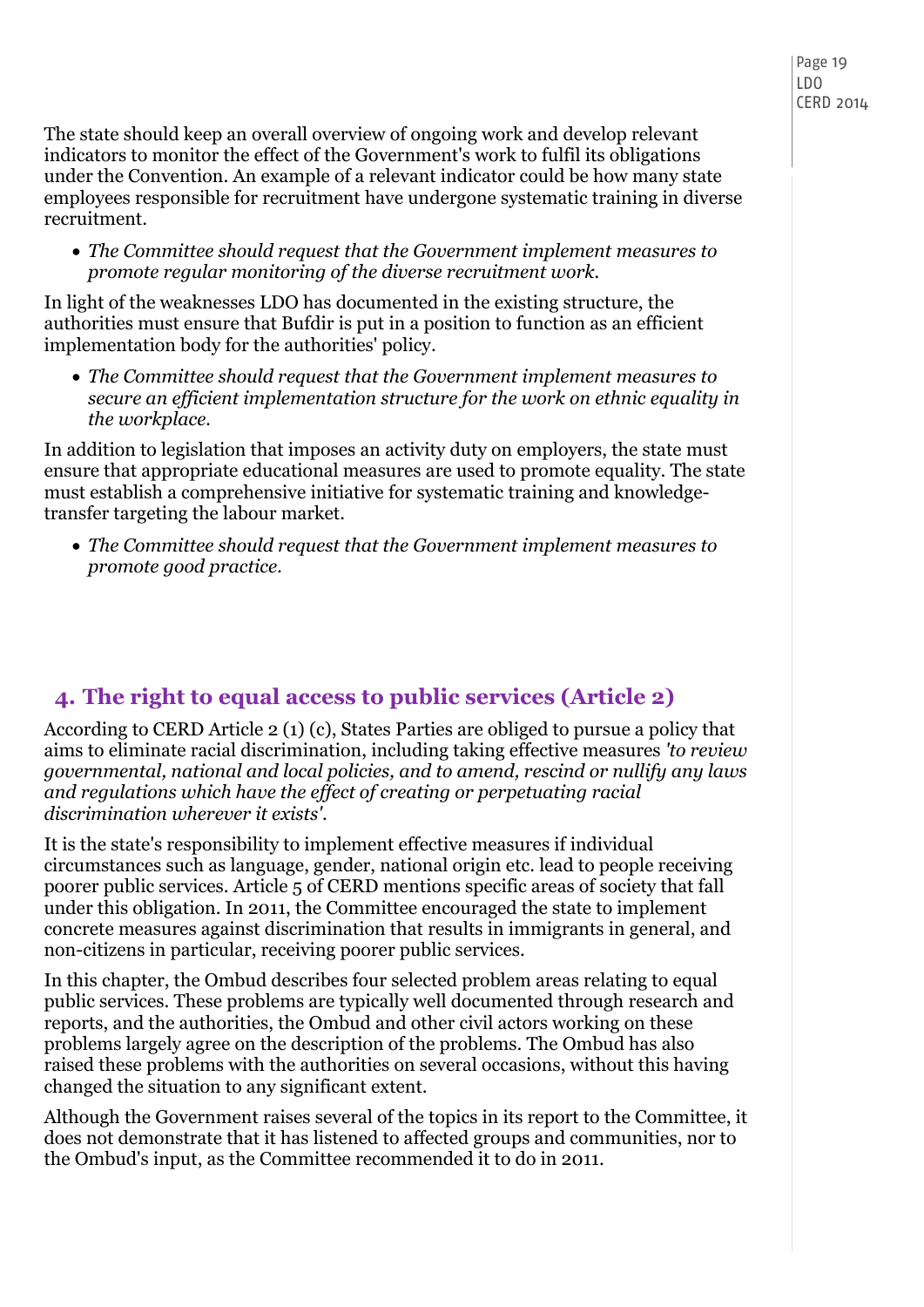#### **4.1 The right to an interpreter as part of the right to equal public services (Article 2)**

Equal public services depend on good communication between the service provider and the person receiving the services. In its recommendations from 2011, the Committee encouraged the state to implement concrete measures against discrimination, for example in relation to non-citizens' access to public services. The Committee also made a general recommendation to strengthen the availability, quality and funding of interpreting services, and was very concerned about the inadequate availability of qualified interpreters in the health sector and the courts for Sami and languages spoken by minority groups and non-citizens. The Committee was also concerned about the use of minors and, in its recommendation from 2011, requested that legislation on the right to an interpreter be strengthened.

In its report from 2013, the UN Committee on Economic, Social and Cultural Rights (CESCR), which follows up the International Covenant on Economic, Social and Cultural Rights, recommended that measures be implemented to ensure that only qualified interpreters are used in the health sector.20

#### **Description of the situation**

Protection against discrimination means that the government administration is responsible for ensuring that everyone has access to equally good public services and, if relevant, that interpreters and translators are used where necessary. The duty to use an interpreter is not specified in legislation, however.

Professionals, such as health personnel, depend on high-quality interpreters in order to provide professionally satisfactory services. A report from the Directorate of Integration and Diversity 21 shows that GPs are concerned that language barriers could lead to symptoms not being identified, misdiagnoses and incorrect treatment of patients. Surveys on experienced unequal treatment in the health services reveal that 20 per cent of the immigration population believe that they do not receive the same treatment as a Norwegian patient would. 22 Seven per cent believe that they have received poorer health care because of their immigrant background. Women and people with the poorest health report more unequal treatment than other groups. In addition, it is known that the development and facilitation of the interpreting services have taken little account of users not included in integration measures, such as Sami people and national minorities.

Despite the fact that several measures have been implemented, especially as regards written guides for the different sectors, the measures seem not be sufficiently effective in solving the communication problems. In autumn 2014, the publicly appointed Interpreting Services Review Committee concluded that the principles of due process protection and the equality of language minorities are threatened. 23 The Committee pointed out that inadequate and incorrect use of interpreters results in incorrect court judgments, incorrect medical treatment, case processing errors, low efficiency, longer waiting times and increased use of resources. According to the Committee, 60–90 per cent of interpreters used do not have documented interpreting qualifications, and the legislation that governs communication via an interpreter is fragmented and often not uniformly interpreted. The Committee found that interpreters are under-used, that there is a lack of qualification requirements for interpreters, and that the procedures for booking interpreters are inadequate.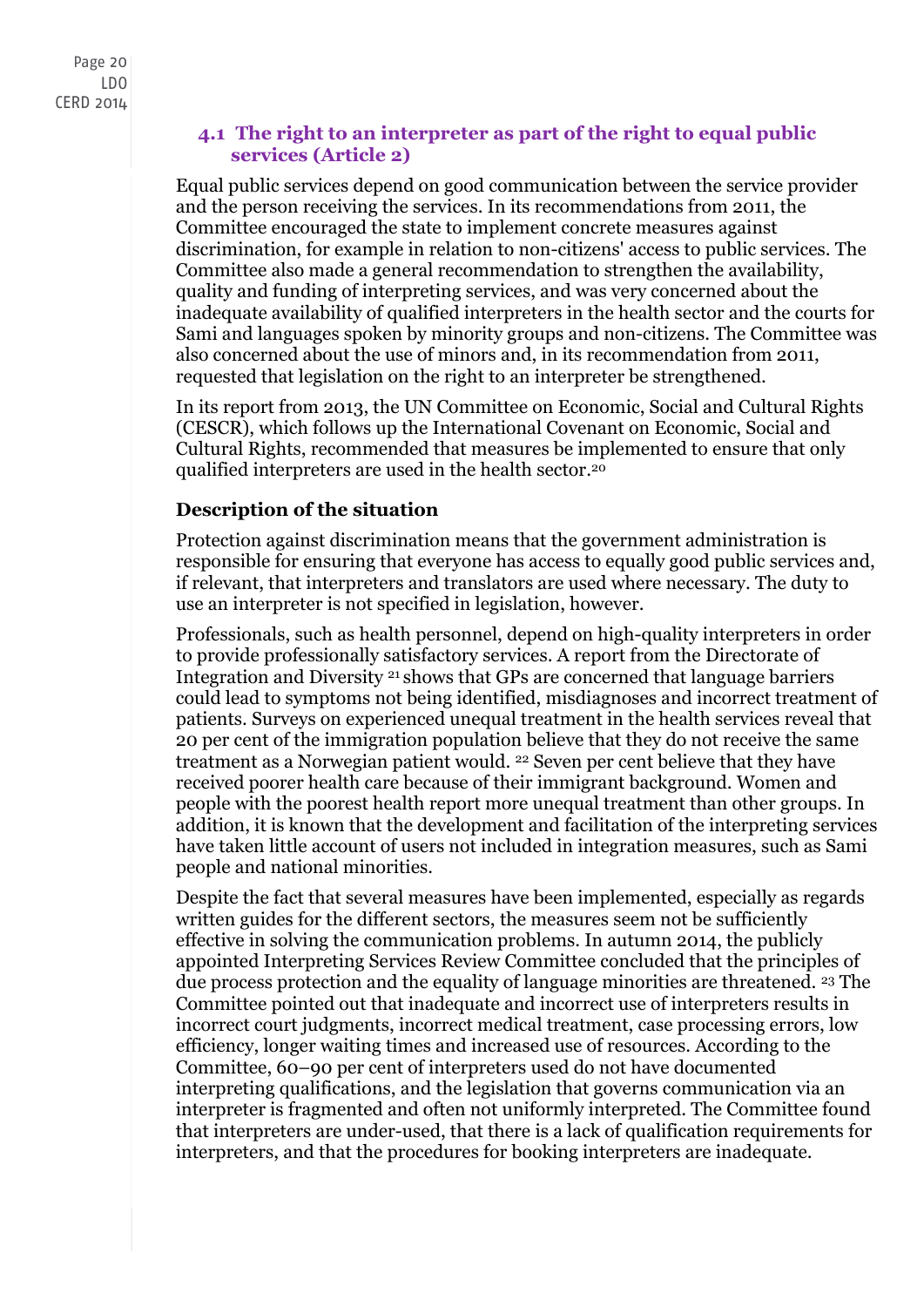The Committee therefore proposed that the public service providers' obligation to use qualified interpreters should be enshrined in a separate interpreting act. In principle, the obligation to use qualified interpreters should particularly apply in situations where the right to due process protection and equal treatment is concerned, but the need for general language adaptation should also be considered.

# **The Ombud's concerns**

The Ombud rarely receives discrimination complaints relating to insufficient language adaptation. This indicates that few people are aware of the right to protection against discrimination in this area. Both the right and the duty to use an interpreter have an unclear basis in law, and are currently clarified by means of guides and guidelines for different sectors. This has not proven effective in changing this unfortunate practice.

The Interpreting Services Review Committee's conclusions support the Ombud's concern. The government administration chooses poor solutions, for examples using people's next-of-kin or children to assist in communication instead of interpreters when they are uncertain about whether an interpreter is necessary. The Ombud believes that such use of children warrants strong criticism. Inadequate use of interpreters reduces the quality of the professional help and services provided to the individual. It is also in violation of the professional duty of confidentiality, especially in the health sector. The principle of due process protection and equal treatment is undermined by the lack of qualified interpreters and can lead to serious situations for minority language users.

Despite the fact that inadequate use of interpreters can have serious consequences for individuals, inadequate language adaptation has no real consequences for the government administration. It does not appear to emphasise the right to an interpreter as an issue of racial discrimination, but rather as an important integration issue. The Ombud fears that this will not change until the obligation to use qualified interpreters is clarified in law.

## **The Ombud's recommendations**

- *The Committee should request that the Government implement effective measures to follow up the Interpreting Services Review Committee's recommendations and start the work to strengthen legislation through a separate interpreting act as soon as possible.*
- *The Committee should request that the Government introduce a prohibition on using next-of-kin and unqualified individuals to assist in professionals' communication.*
- *The Committee should request that the Government revise sector legislation so that the use of interpreters and translators is specified in areas of particular importance to the safeguarding of individuals' due process protection and health.*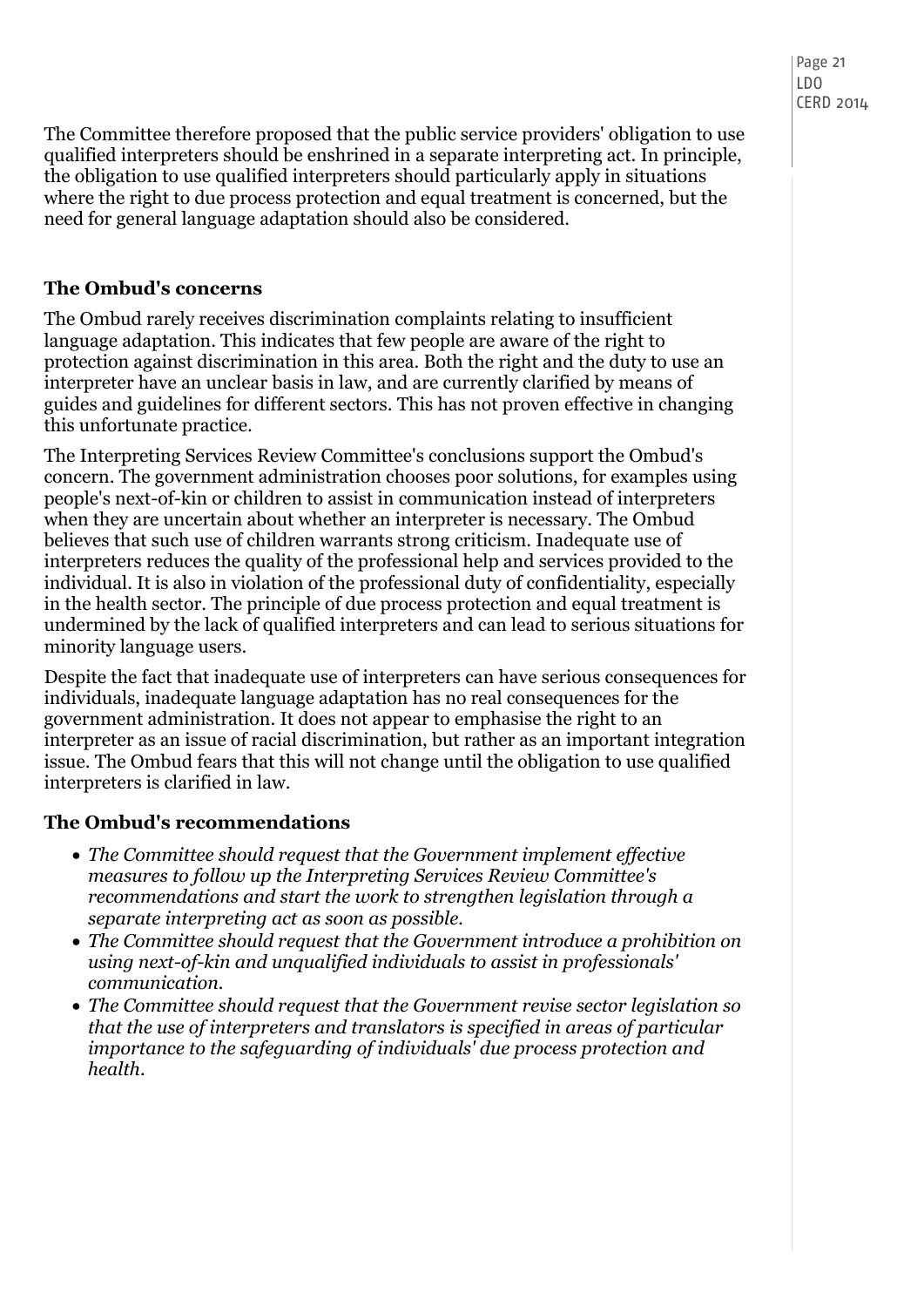## **4.2 Public authorities' combating of gender-based violence in an ethnic equality perspective (Article 5 and Article 2)**

According to Section 5 (b) and 2 (a) of the International Convention on the Elimination of All Forms of Racial Discrimination, States Parties shall protect agains t violence or bodily harm, regardless of race, skin colour and national or ethnic origin.

On several occasions, the Committee on the Elimination of Racial Discrimination has issued recommendations to Norway to counter intersectional discrimination of women and girls who are victims of violence and who come from minority backgrounds or who are staying in Norway without residence permits etc. 24 To some extent, the Norwegian state has followed up these recommendations. 25 Among other things, the Government has stated that it will ensure that the need for crisis centre services is fully met if the ongoing evaluation shows that this is necessary.26

Despite some progress in this field, the Ombud is very concerned about a development in which immigration policy considerations are given more weight than women and girls' right to safety and freedom from violence. The government that came to power in autumn 2013 has promised a more stringent practice in several areas of the immigration field that will have a disproportionate effect on women without residence on independent grounds or permanent residence.<sup>27</sup> The Ombud therefore asks the Committee to be particularly aware of the following challenges relating to the immigration legislation and its administration.

## **4.2.1 Regulations for residence permits for family reunification**

#### **Description of the situation**

Before a person can be granted a permanent residence permit for family reunificatio n in Norway, a general requirement for three years' residence applies.28 There is one exception to this three-year rule. Persons who have been abused by their spouse can apply for a residence permit on independent grounds before they meet the residence period requirement.29

Despite this exception, women stay in marriages with violent men for fear of being sent out of the country if they divorce. 30 At the same time, the Government has stated that it will increase the required residence period from three to five years.31

## **The Ombud's concerns**

The Ombud is concerned about the situation of women who are victims of violence who come to Norway through family reunification. The exception to the residence rule does not work in practice. The cases are difficult to prove, and many who are subjected to violence are unaware of the exception. This makes it more difficult for women to divorce violent husbands and weakens their due process protection. The Ombud therefore strongly warns against the Government's plan to increase the required residence period from three to five years.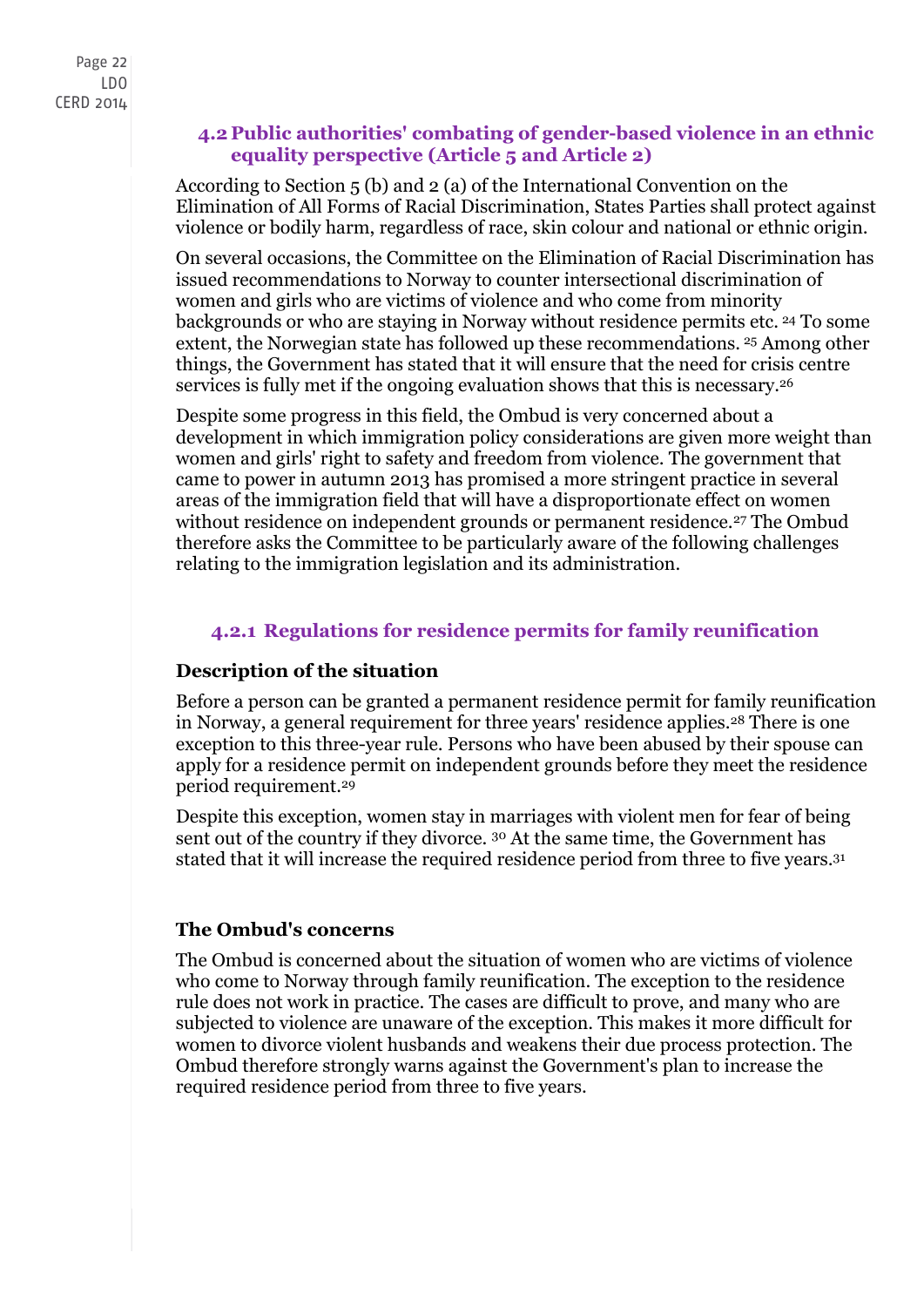Page 23 LDO CERD 2014

#### **The Ombud's recommendations**

- *The Committee should request that the Government ease the requirement for three years' residence for residence permits on independent grounds in connection with family reunification, and that it not increase the residence requirement to five years.*
- *The Committee should request that the Government implement a package of measures to ensure a real right to exception from the residence period requirement for victims of violence who do not hold a residence permit on independent grounds.*

# **4.2.2 Victims of human trafficking**

## **Description of the situation**

Human trafficking is a criminal offence in Norway.32 Victims of human trafficking are entitled to help and protection if they are identified as victims of such crimes.33 All low-threshold services report that the follow-up of victims of human trafficking is not working well enough. Victims' different residence statuses – whether they have been granted a period of reflection34, are seeking asylum, returning voluntarily, or fall under the Dublin Regulation – mean that there is still variation in terms of the availability and quality of help and assistance for victims of human trafficking.35 It is reported that some victims of human trafficking end up in a more challenging situation after the period of reflection expires.36 In addition, the support services lose contact with a worryingly high proportion of women after the expiry of the period of reflection. The Coordination Unit for Victims of Human Trafficking (KOM) has recommended that a national assistance model be adopted that ensures equal treatment and that is predictable in relation to residence and the content of the assistance and protection offered to victims of human trafficking.37

## **The Ombud's concerns**

In the Ombud's opinion, it is very serious that the assistance and protection offered to victims are not sufficiently accessible, or that the services that are available are perceived as insufficient or as not sufficiently long-term. Like the UN Committee on the Elimination of Discrimination against Women, the Ombud fears that assistance and protection for women who are victims of human trafficking is not offered unconditionally, but depends on the level of collaboration with the judicial system. These women are seen as instrumental to the prosecution of traffickers, and not primarily as people entitled to protection.38

## **The Ombud's recommendations**

- *The Committee should recommend that the Government establish a national model for satisfactory assistance and protection for victims of human trafficking regardless of their residence status.*
- *The Committee should request that the Government consider granting permanent residence in Norway to people who are certainly or probably victims of human trafficking.*
- *The Committee should request that the Government intensify the work on identifying victims of human trafficking.*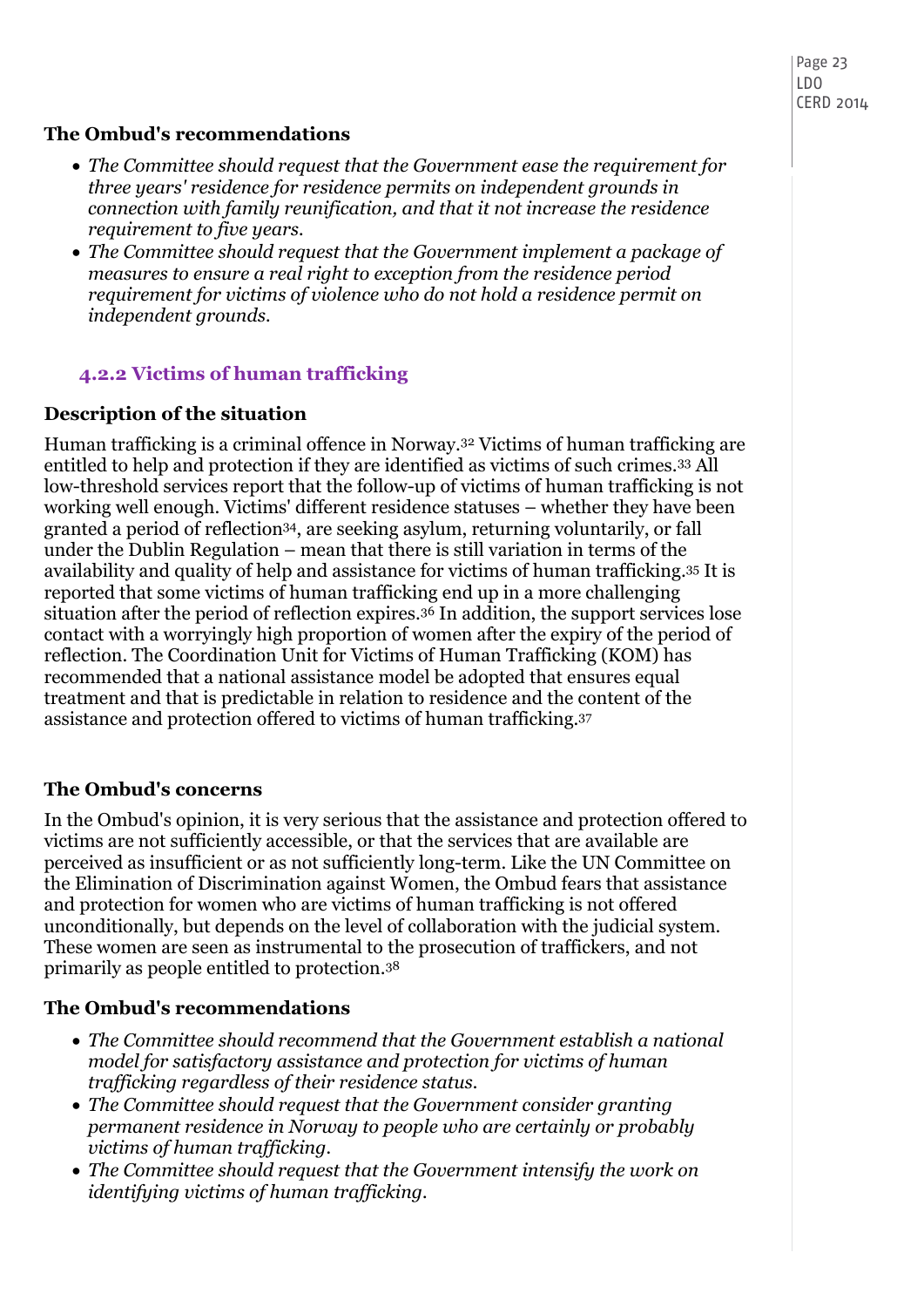*The Committee should request that the Government establish better services for people granted a period of reflection. This would include meaningful activity adapted to each individual, work training or qualification measures, mental and physical health follow-up, and good living conditions.*

#### **4.2.3 Health services for women in prostitution without permanent residence permits**

#### **Description of the situation**

Women with experience of prostitution need specially adapted health services that address their specific needs.39 Many find it difficult to contact the ordinary health services, both in connection with problems associated with prostitution and other stigmatising problems.40 There are great challenges relating to the right to satisfactory services for women in prostitution, regardless of residence status. There is only one low-threshold health service for women in prostitution in Norway. It is not nationwide, nor does it have sufficient funding to meet local needs. The lack of necessary and satisfactory health services is especially pronounced in relation to mental health services.

## **The Ombud's concerns**

Women without legal residence in Norway lose out because the general health services for women in prostitution are inadequate.

The Ombud is concerned about the lack of low-threshold health services for women in prostitution and the big regional differences. As far as the Ombud knows, there is no nationwide service similar to that currently offered under the auspices of the Pro Centre. The Ombud is particularly concerned about the availability of health services for victims of human trafficking.

## **The Ombud's recommendations**

- *The Committee should request that the Government ensure full national health service coverage for all women in prostitution, regardless of their residence status.*
- *The Committee should request that the Government develop regulations or a guide that expand, specify and provide guidance relating to foreign women in prostitution's right to health services.*

#### **4.2.4 Due process protection for foreign women in prostitution who are victims of violence**

## **Description of the situation**

The Norwegian General Civil Penal Code, although gender-neutral, covers all forms of gender-based violence that affects women and girls in particular. Rape is one such offence.41 In practice, persons who commit rape are often not convicted.42 Women in prostitution who do not have permanent residence in Norway are also raped.43 Minister of Justice and Public Security Anders Anundsen has stated that the residence status of foreign prostitutes should be checked if they report a rape to the police.44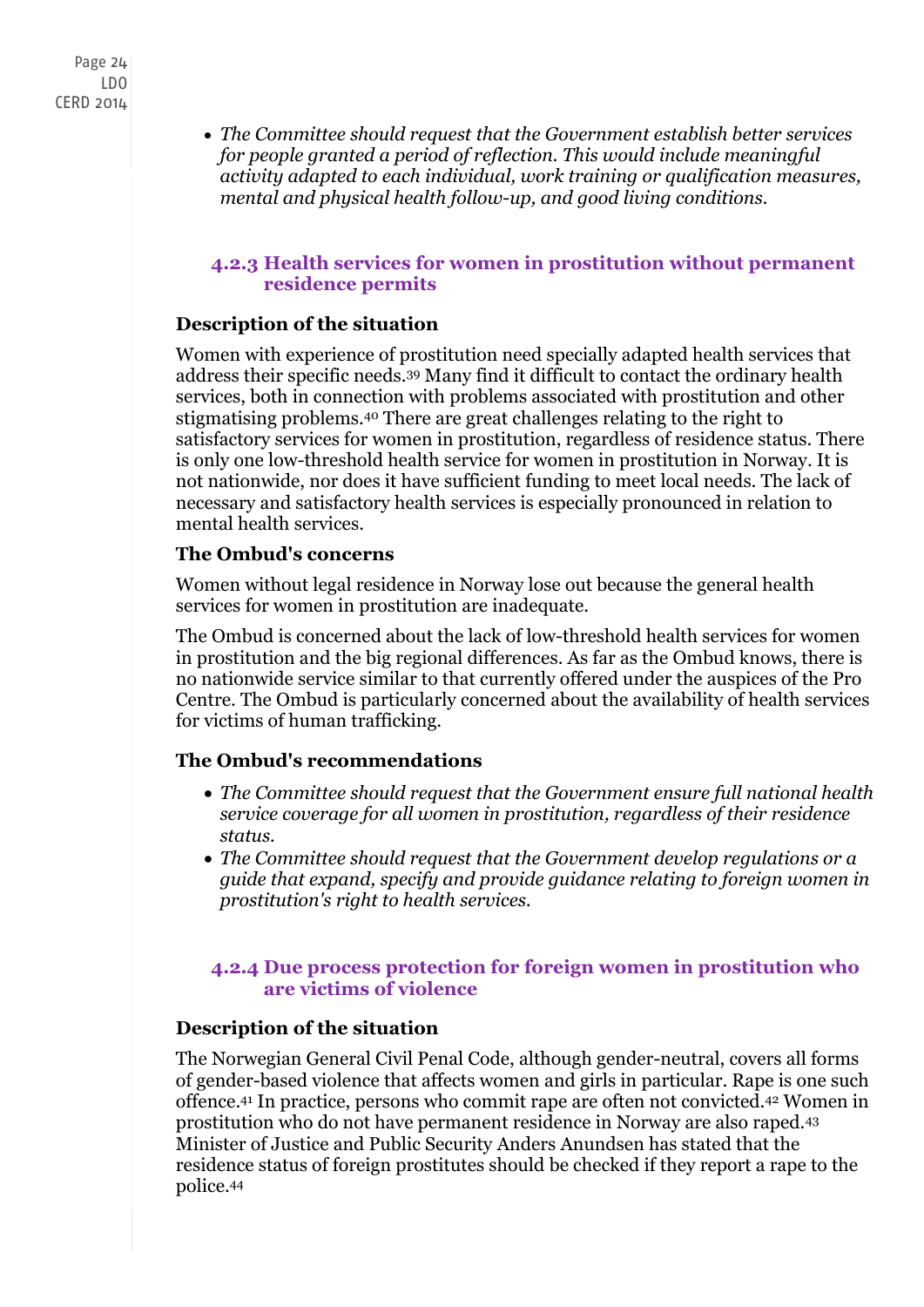Page 25 LDO CERD 2014

## **The Ombud's concerns**

LDO is concerned that women in prostitution without permanent residence in Norway do not have the same right to report offences to the police and have their case investigated and the perpetrator convicted if they are subjected to gender-based violence such as rape. The Ombud is particularly concerned about the political signals that residence status should be considered relevant information when the police receives reports of rape. Fear of having to leave the country will probably prevent these women from reporting their cases to the police. Due process protection will thereby be further reduced and the likelihood of perpetrators going free will increase.

#### **The Ombud's recommendations**

- *The Committee should request that the Government put in place measures to ensure that all reports of violence and rape are investigated and prosecuted to safeguard the right to due process protection for victims of human trafficking who are subjected to violent acts, including non-identified victims.*
- *The Committee should request that the Government adopt measures to eliminate stereotypical notions about foreign women in prostitution from the police and the courts.*

# **4.3Mental health care at Trandum (Article 5, cf. Article 2)**

#### **Description of the situation**

At the police immigration detention centre at Trandum, security cells and other forms of solitary confinement are used to ensure order and safe deportation from Norway. The types of conduct that can lead to solitary confinement can be confused with symptoms of serious illness that require immediate medical attention and treatment. Nevertheless, decisions to place someone in solitary confinement are often made without involving medical personnel. There is insufficient documentation of the use of coercion and limited rights to complain against such use.45 This means that residents at Trandum who need specialist mental health services are particularly at risk of discriminatory treatment.

#### **The Ombud's concerns**

It is worrying that solitary confinement of residents at Trandum is not assessed, quality assured and documented by medical personnel. This means that the residents receive poorer health services, and increases the risk of discrimination and unlawful use of coercion.

#### **The Ombud's recommendations**

 *The Committee should request that the Government review and strengthen the procedures and practice for the use of security cells and other forms of solitary confinement at Trandum.*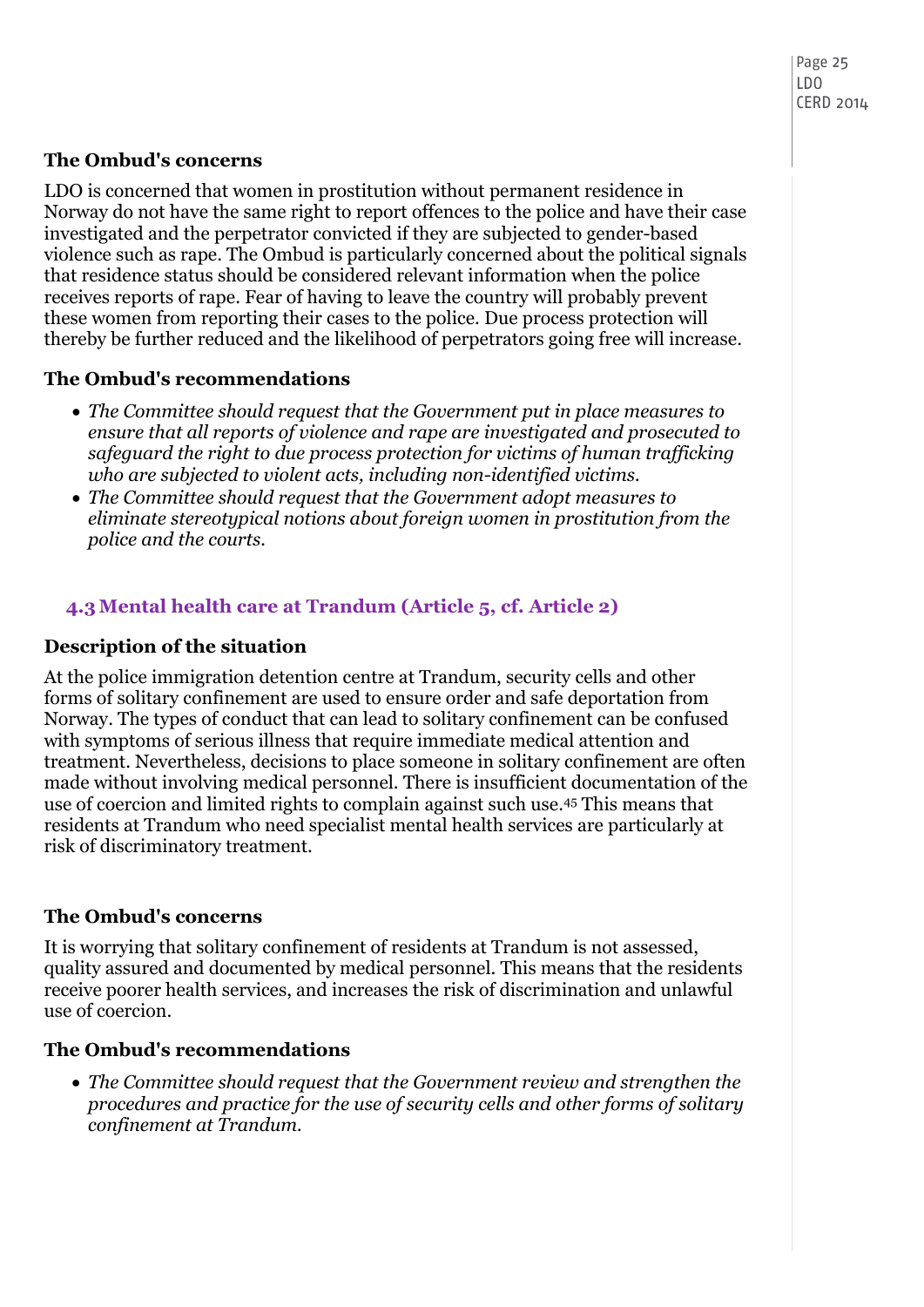#### **4.4 Qualification through participation in the introduction programme (Article 5, cf. Article 2)**

CERD Article 5 (1) (e) includes the right to training.

In its General Comment No 25, the Committee emphasises the need to take genderspecific factors into account:

*'Recognizing that some forms of racial discrimination have a unique and specific impact on women, the Committee will endeavour in its work to take into account gender factors or issues which may be interlinked with racial discrimination'.* 

It its concluding observations in 2011 (Section 11) the Committee expressed concerns about:

- the dropout rate from the mandatory language tuition
- that the teaching is not of uniform quality and free of charge for all
- that the introduction programme ceases after three years.

The Committee also encouraged the state to monitor and ensure that the programme was adapted to all groups as regards gender and origin, and to ensure that it does not prevent a person from voluntarily and actively becoming a Norwegian citizen at a later time.

# **Description of the situation**

The introduction programme aims to impart basic skills in the Norwegian language and basic insight into Norwegian society, and to prepare refugees for participation in the labour market. Research, and particularly Fafo's research,46 shows that women to a lesser extent than men go into employment or education after finishing the programme. Women with extensive care duties and little education are particularly vulnerable.

Fafo's conclusion is that low goal attainment is due to a failure to implement the programme in a satisfactory manner at the municipal level. It is questioned whether the structure of the introduction programme and the services provided by the municipalities take sufficient account of individual and, to a certain extent, gendertypical variations and needs.

The authorities have not considered the Introduction Act in light of the Gender Equality Act's prohibition on unequal treatment of women and men. The Ombud has received several complaints about gender discrimination of participants in the introduction programme. Several people have experienced that the maximum limit of five years for finishing the programme is used as grounds for refusing to give them a place in the programme, despite the fact that the delay is due to the participant having given birth and cared for young children. The Ombud has concluded that this is in violation of the Gender Equality Act.

Immigrants between the ages of 18 and 55 must document Norwegian or Sami language skills in order to be granted citizenship. In light of the above, this requirement can make it more difficult for some women to be granted Norwegian citizenship.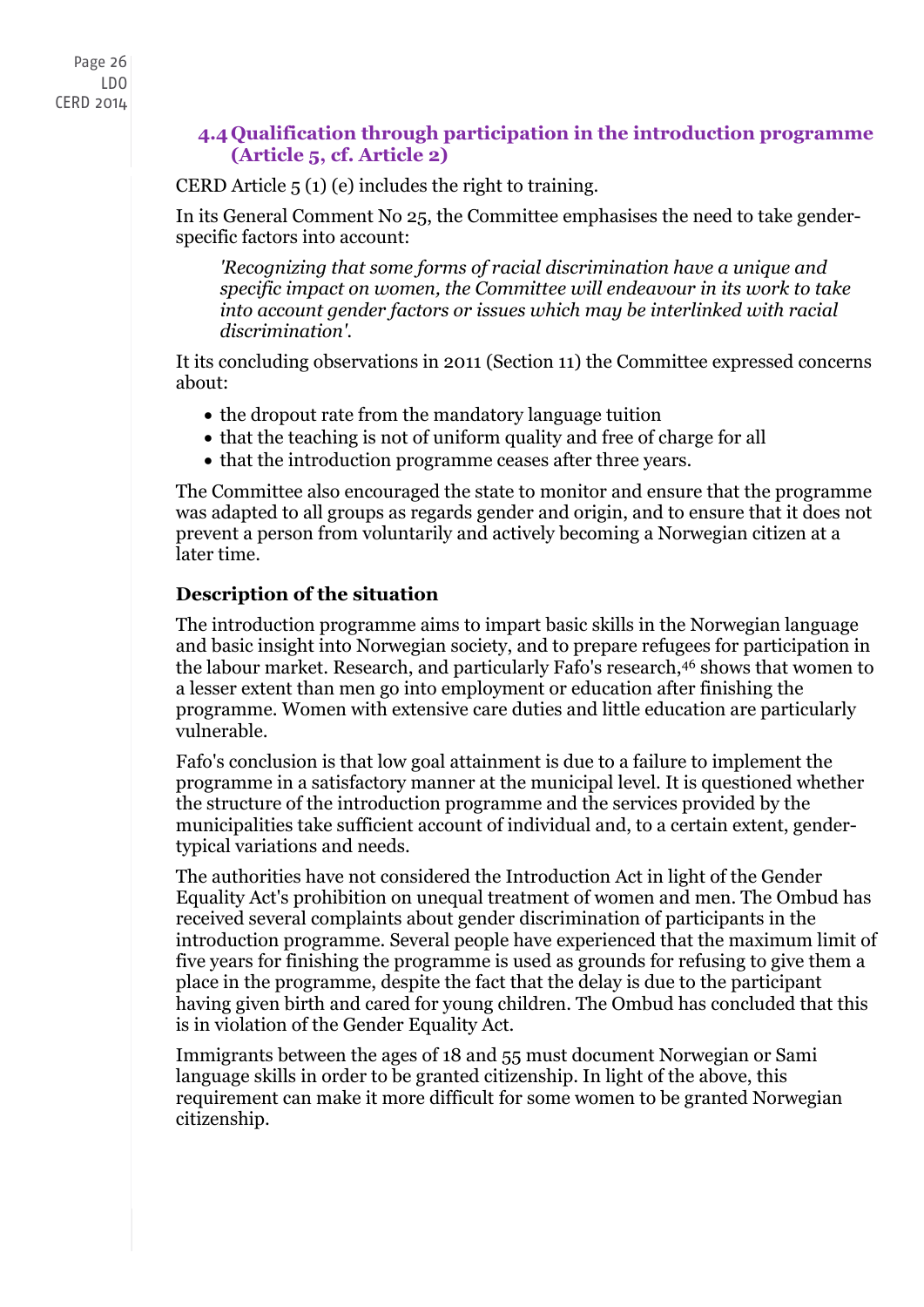Page 27 LDO CERD 2014

# **The Ombud's concerns**

Certain groups of minority women's dropout rate from the introduction programme makes the Ombud concerned that the gender equality policy may not be working for minority women, who should be an important target group for this integration measure.

The Ombud is worried that efficient implementation of the introduction programme is given more weight than minority women's right not to be discriminated against.

Completed language tuition is one of the requirements that must be met in order to apply for Norwegian citizenship. The Ombud is concerned that this requirement makes it impossible for women who drop out of the introduction programme to become Norwegian citizens.

## **The Ombud's recommendations**

- *The Committee should request that the Government review the Introduction Act and ensure harmonisation of individual provisions with the Gender Equality Act and possible gender-skewed negative effects.*
- *The Committee should request that the Government ensure that an exception provision is introduced to the maximum deadline for finishing the introduction programme.*

# **5. The right to effective protection and remedies (Article 6)**

In accordance with CERD Article 6, the States Parties shall guarantee everyone effective protection and remedies, through competent national tribunals and other state institutions, as well as the right to seek just and adequate reparation or satisfaction for any damage suffered as a result of such discrimination.

## **Description of the situation**

The International Convention on the Elimination of All Forms of Racial Discrimination is incorporated in Norwegian legislation through the Ethnicity Anti-Discrimination Act. Protection against discrimination on the basis of ethnicity applies to all areas of society.

The formal rights are largely in place, but there are nevertheless weaknesses in the actual implementation of the law.

Surveys on discrimination experienced by immigrants and Sami people indicate that discrimination of ethnic minorities is widespread and takes place in most areas of society.47 Nevertheless, LDO receives relatively few complaints and enquiries about such discrimination. This could indicate that many are unaware of the right to protection against discrimination or where they can get help.

The Ombud and the Tribunal enforce the anti-discrimination legislation and were established to function as a low-threshold service in discrimination cases and as an alternative to the courts. However, neither the Ombud nor the Tribunal can grant damages for non-economic loss or reparation. If the parties cannot arrive at a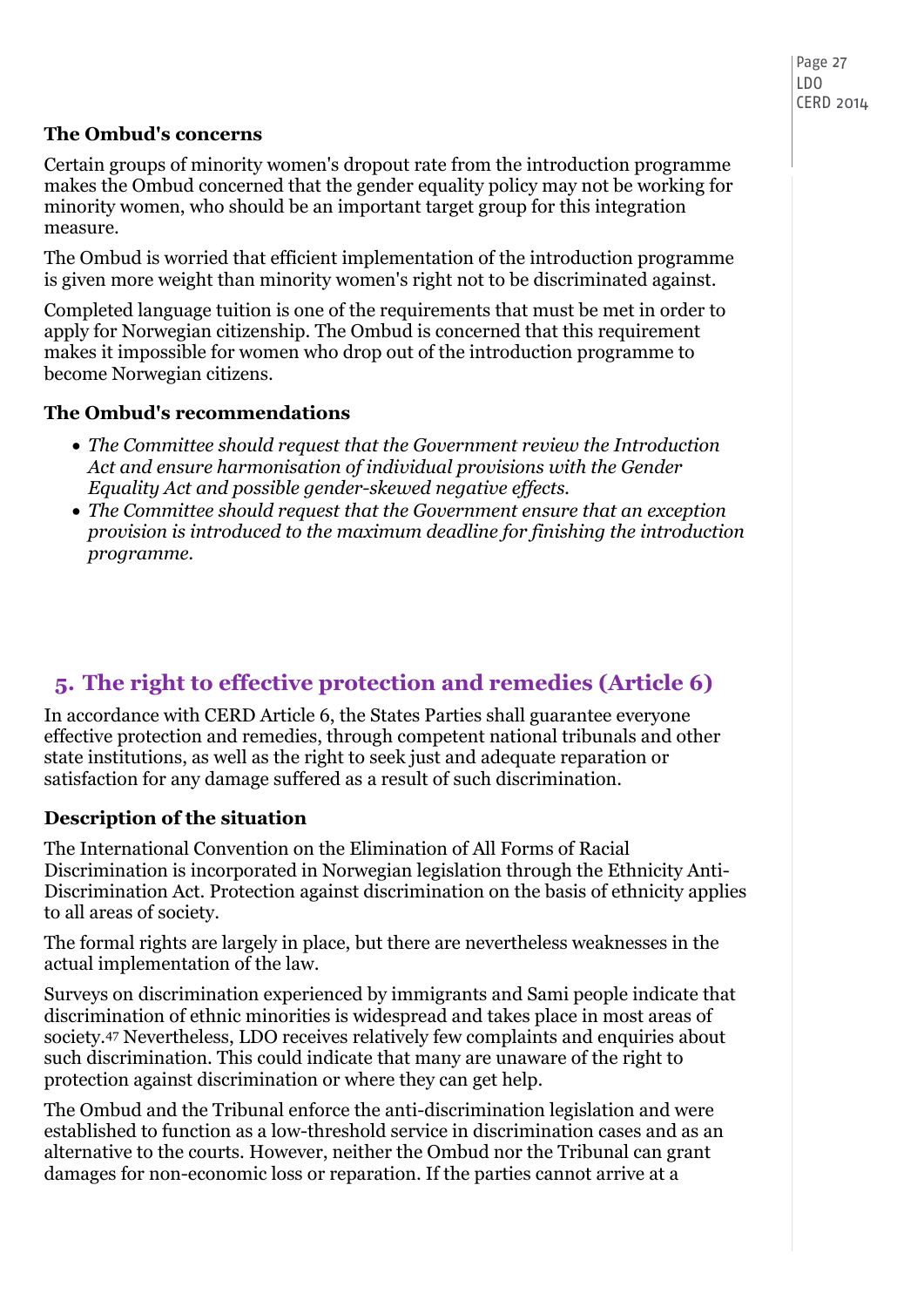Page 28 LDO CERD 2014

> voluntary solution after the case has been considered by the Ombud and/or the Tribunal, the complainant must bring the case before the courts.

The Ombud's own review of complaint cases shows that, in many cases, the parties resolve the matter after the Ombud has made a statement. Nevertheless, the result of such negotiations will often be coincidental and characterised by a skewed balance of power between the parties.

Very few discrimination cases are considered by the courts. One important reason for this is probably that bringing a case before the courts can be difficult and cumbersome and involve a significant financial burden. Discrimination cases are not a priority in the free legal aid scheme, and bringing a case before the courts can therefore involve a great financial risk.

In NOU 200:18 'Structure for Equality', the Equality Commission proposed that

1) the Tribunal be given the authority to grant damages for non-economic loss in discrimination cases

2) the free legal aid be granted without a requirement for means-testing in cases where the Tribunal agrees with the complainant's claim that discrimination has taken place and the Tribunal recommends free legal aid

The Committee also recommended free legal aid in its concluding observations to Norway's nineteenth/twentieth report. 48

#### **The Ombud's concerns**

The Ombud is concerned about the gap between experienced discrimination and the discrimination reported to the Ombud, Tribunal and the courts. This indicates that many are unaware of the right to protection against discrimination and shows that there is a need for more information about rights than LDO is capable of offering.

The Ombud is also concerned that the fact that the enforcement bodies do not have the authority to impose sanctions makes the protection against discrimination less real and effective. The rights of those who experience discrimination can be more easily fulfilled if the Tribunal is authorised to grant damages for non-economic loss and if free legal aid is granted in discrimination cases. This will also help to combat discrimination, as efficient enforcement of regulations will have a deterrent and preventive effect.

Finally, the Ombud is concerned that the state has not incorporated the International Convention on the Elimination of All Forms of Racial Discrimination into the Human Rights Act. Incorporation would ensure that the Convention takes precedence over other legislation, as is currently the case with the Convention on the Elimination of All Forms of Discrimination against Women.

#### **The Ombud's recommendations**

- *The Committee should request that the Government incorporate CERD in the Human Rights Act.*
- *The Committee should request that the Government ensure that the Tribunal is authorised to grant damages for non-economic loss.*
- *The Committee should request that the Government authorise the Ombud and the Tribunal to recommend free legal aid in discrimination cases.*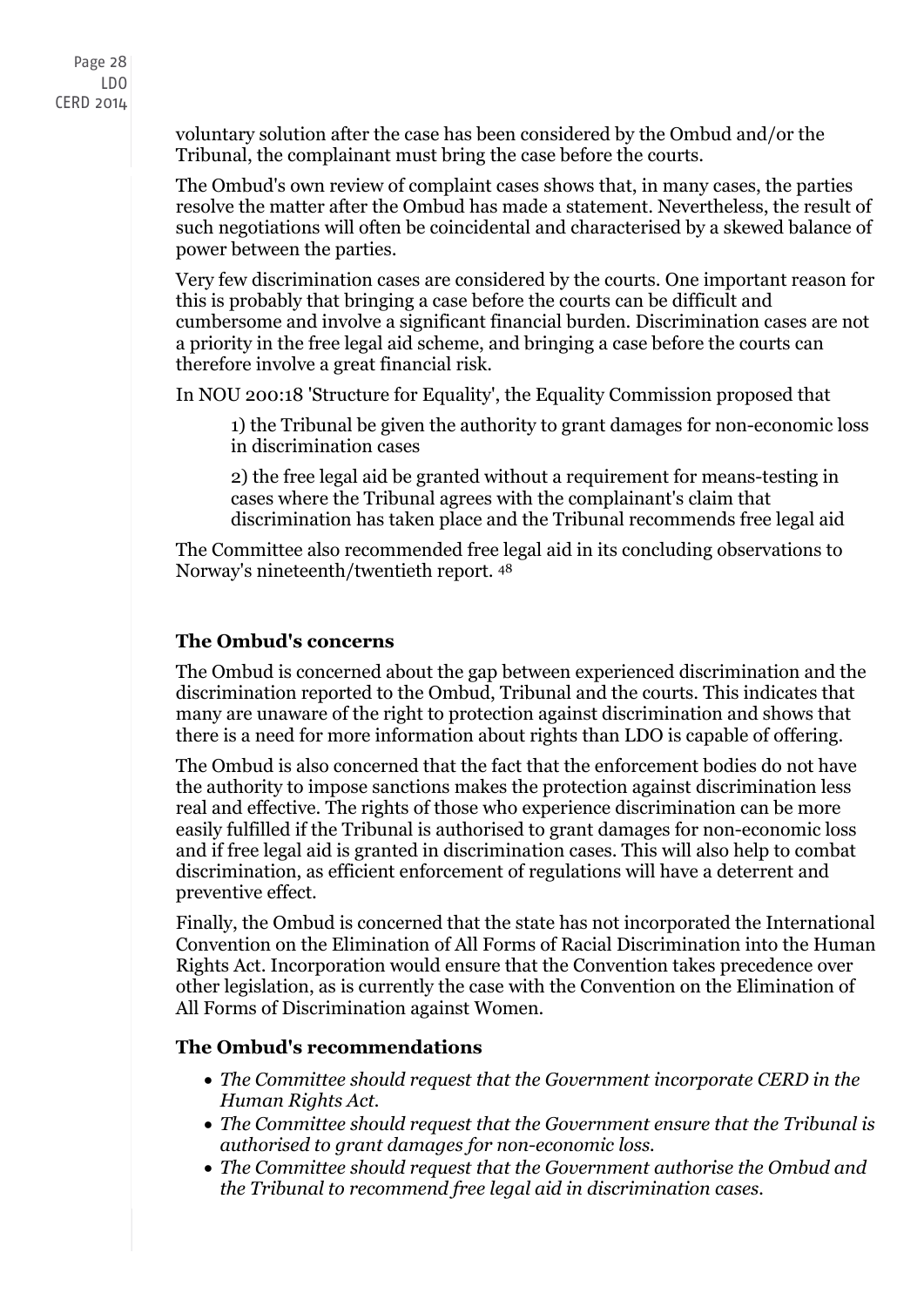*The Committee should request that the Government strengthen the work to spread information about rights by allocating funds to voluntary organisations to provide guidance and help to self-help in discrimination cases.* 

# **6. The state's obligation to consult with civil society (Article 2)**

According to CERD article 2 (1) (e), Norway is obliged to '*...encourage where appropriate, integrationist multiracial organizations and movements and other means of eliminating barriers between races, and to discourage anything which tends to strengthen racial division.*

In its General Comment No 33, the Committee emphasised the importance of involving civil society in the reporting to the UN, both before, in the preparation and follow-up of Norway's reports.

Accordingly, the authorities are responsible for ensuring that the organisations have sufficient resources, that they are well-informed about human rights obligations and their follow-up, that they are thoroughly consulted, and that they are actually capable of such active participation.

In its concluding observations of 2011, the CERD Committee expressed concern about the state's discharge of this responsibility and encouraged the authorities to ensure regular consultations with civil society.

## **Description of the situation**

An effective policy depends on close collaboration with the people who experience discrimination. In the state's twenty-first/twenty-second report to CERD, the authorities state that they attach '*importance to maintaining contact with different groups and communities in the immigrant population'*. The report does not specify this collaboration, beyond mentioning the dialogue with Norway's Contact Committee for Immigrants and the Authorities (KIM), and referring to an evaluation of the work of voluntary organisations carried out in 2011.49

KIM no longer exists, and the framework for dialogue between civil society and the authorities is unclear. The authorities state that dialogue with the minority community is ensured through more people participating in ordinary, public debate, as well as a planned, annual dialogue conference with local immigrant organisations, immigrant councils and other relevant players. Such dialogue conferences have been tried before in the field of gender equality, but were discontinued after a short period of time because they did not work.50

Many minority organisations state that limited funds make it difficult for them to contribute to policy formation in the way that CERD intends. Other organisations with significantly larger budgets have thus taken on the position of spokespersons for ethnic minorities in public debate and in the dialogue with the authorities. Many of these organisations work on measures targeting ethnic minorities, but have few members and supporters from ethnic minority groups. KIM and several minority organisations have previously expressed concern about this development and fear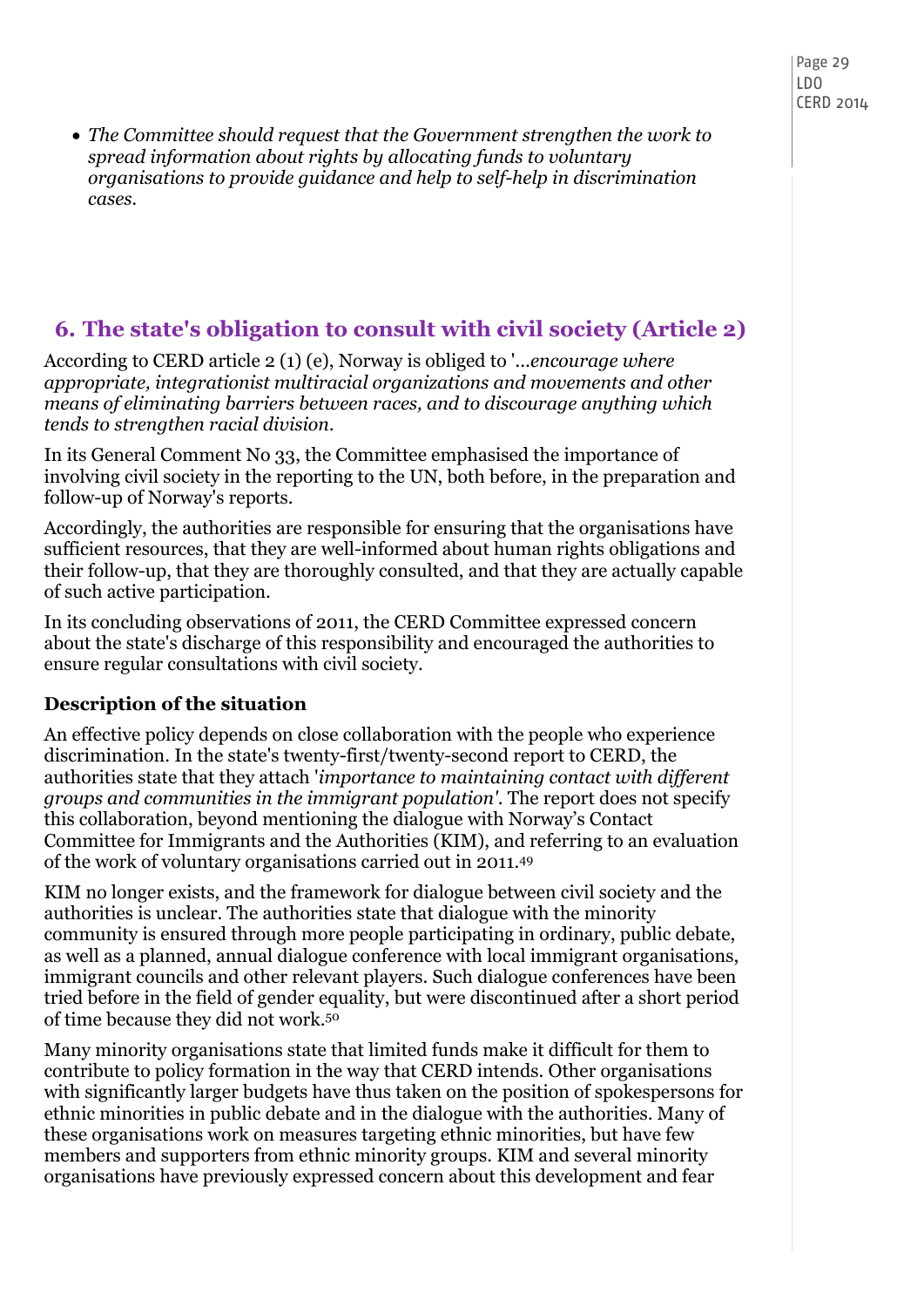Page 30 LDO CERD 2014

> that it strips those who actually experience discrimination of the possibility to contribute to policy formation.51

The evaluation 'Frivillig sektor som integreringsarena' ('The voluntary sector as integration arena'), which the state refers to in Norway's report, emphasises that the minority organisations have become more active, but it is not documented whether this results in increased consultation and real influence as called for by the CERD Committee. This could indicate that the state's efforts to develop the minority organisations are seen more as an important integration measure than as a measure to ensure that civil society has a real voice in the development of general policies. This is especially apparent in the gender equality policy, where the gender equality challenges minority women face are often isolated as integration policy issues rather than being considered a gender equality issue.

Norway currently has no active action plan to promote equality and prevent discrimination. The Government has not yet considered whether a new action plan should be prepared after the last one expired in December 2013. The action plans for the systematic work to prevent discrimination and promote equality have previously been commended by the Committee as an effective measure and a measure that will also make it easier for civil society organisations to fill their roles as agenda setters.

#### **The Ombud's concerns**

The Ombud is concerned that the state does not appear to take seriously the fact that consultation, collaboration and dialogue with ethnic minority organisations are crucial to the state's own work, and not just to secure the trust of this part of the population.

When KIM is discontinued, at the same time as minority organisations state that they have no way of getting their views across in public debate, it is difficult for the authorities to ensure the dialogue required to develop effective policies. The Ombud is particularly concerned that the minority perspective on the gender equality policy will disappear.

Finally, the Ombud is concerned that no new action plan to promote equality and prevent discrimination is in place almost a year after the last action plan expired.

#### **The Ombud's recommendations**

- *The Committee should request that the Government propose a new structure and organisation of the systematic dialogue with relevant players in relation to policy in the equality and anti-discrimination field, including a concrete action plan for the systematic work.*
- *The Committee should request that the Government ensure a more systematic and continuous dialogue with ethnic minorities about the minority perspective, especially as regards gender equality, so that gender equality for minorities means the same as for the majority and is not redefined as part of integration policy.*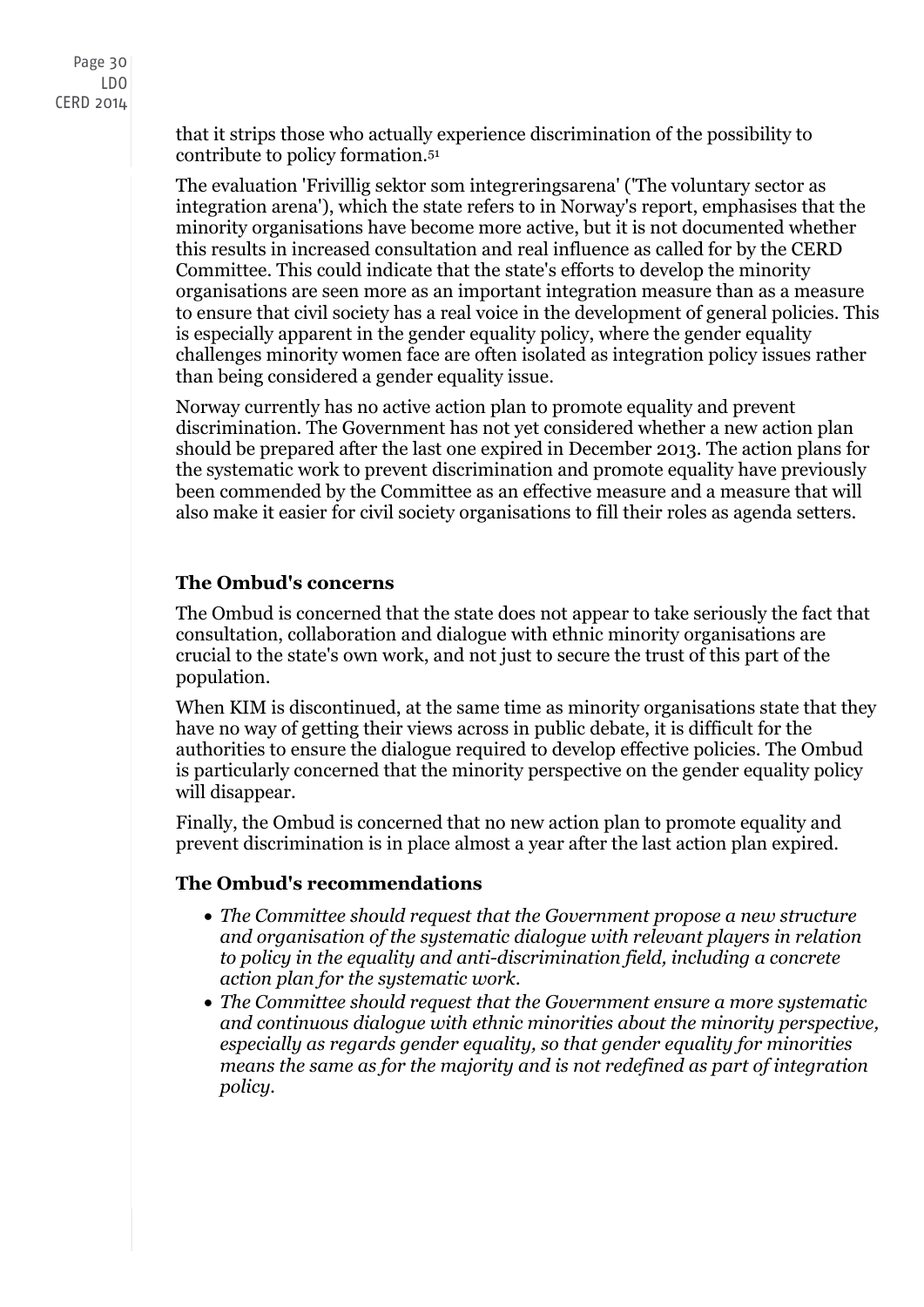# **Endnotes**

 $\overline{a}$ 1 The Norwegian Directorate of Integration and Diversity's annual report (IMDi 2009) 'Medieskapt islamfrykt og usynlig hverdagsliv',

http://www.imdi.no/Documents/Rapporter/IMDi\_Aarsrapport\_2009.pdf

2 IMDi, Media analysis of newspaper articles about crime and immigrants and refugees in the period 1976–2002

3 IMDi, Integreringsbarometeret 2012, 'Holdninger til innvandring, integrering og mangfold', pp. 34–39 http://www.imdi.no/Documents/Rapporter/Integreringsbarometeret\_2012.pdf

4 DEMBRA is a three-year pilot project whose goal is to develop a course to combat anti-Semitism, racism and undemocratic attitudes in lower secondary schools. Tea Time is an awareness campaign organised by the Norwegian Centre against Racism. During this campaign, Norwegian Muslims invited non-Muslims to their homes for tea so that they could get to know each other better.

5 Struktur for likestilling, Norwegian Official Report (NOU) 2011:18

6 Denne, Christianna K. (2012): 'Tilreisende rom i Oslo. En rapport om romfolkets hverdag.'

7 The documentary 'Kvinne, jeg hater deg' from 2013 provides a picture of the types of threats and harassment women are subjected to as a consequence of their participation in the public debate in Norway.

8 Results from the population survey 2014, p. 43, http://samfunnsforskning.no/Publikasjoner/Andre-rapporter/2014/2014-003

9 John Dovidio, ed., On the Nature of Prejudice (2005): Fifty Years After Allport (2005), chapters 9, 10 and 12.

10 The researcher Cora Døving has documented one example where an article series in a newspaper in northern Norway fostered a culture of fear of Islam without a rational basis. Se Døving, Cora: 'Islam i Tromsø. En føljetong i regionsavisa Nordlys' in Døving and Kraft: Religion i pressen (Oslo: Universitetsforlaget, 2013

http://www.hlsenteret.no/publikasjoner/religion-i-pressen.html)

<sup>11</sup> See for example the report from the Norwegian Centre against Racism: Haarr and Partapuoli (2012), 'Om trakassering av muslimer og innvandrere etter eksplosjonen i Regjeringskvartalet 22.7.2011' http://www.antirasistisk-senter.no/wpcontent/uploads/2014/06/22-juli.pdf

12 NOU 1999: 27, 'Ytringsfrihed bør finde Sted' p. 203.

<sup>13</sup> General comment No 30 (2004) specifically encourages states to consult regularly with relevant groups and communities and to implement measures that address the discrimination they experience in the workplace.

<sup>14</sup> http://www.regjeringen.no/upload/BLD/CERD2.pdf

15 Gro Mjeldheim Sandal 'Kulturelt mangfold på arbeidsplassen', Fagbokforlaget 2009

16 Fafo report 2013:11, Lene Bore, Anne Britt Djuve and Kristian Rose Tronstad 'Etnisk mangfold og likestilling i arbeidslivet'

17 Fafo report 2010:39, Tronstad, Kristian Rose 'Mangfold og likestilling i arbeidslivet. Holdninger og erfaringer blant arbeidsgivere og tillitsvalgte'

18 Fafo report 2010:39, Tronstad, Kristian Rose 'Mangfold og likestilling i arbeidslivet. Holdninger og erfaringer blant arbeidsgivere og tillitsvalgte'

19 AGENDA KAUPANG 2014 Evaluering av Integrerings- og mangfoldsdirektoratet (IMDi) p. 65, http://www.regjeringen.no/upload/BLD/IMA/Sluttrapport-imdI.pdf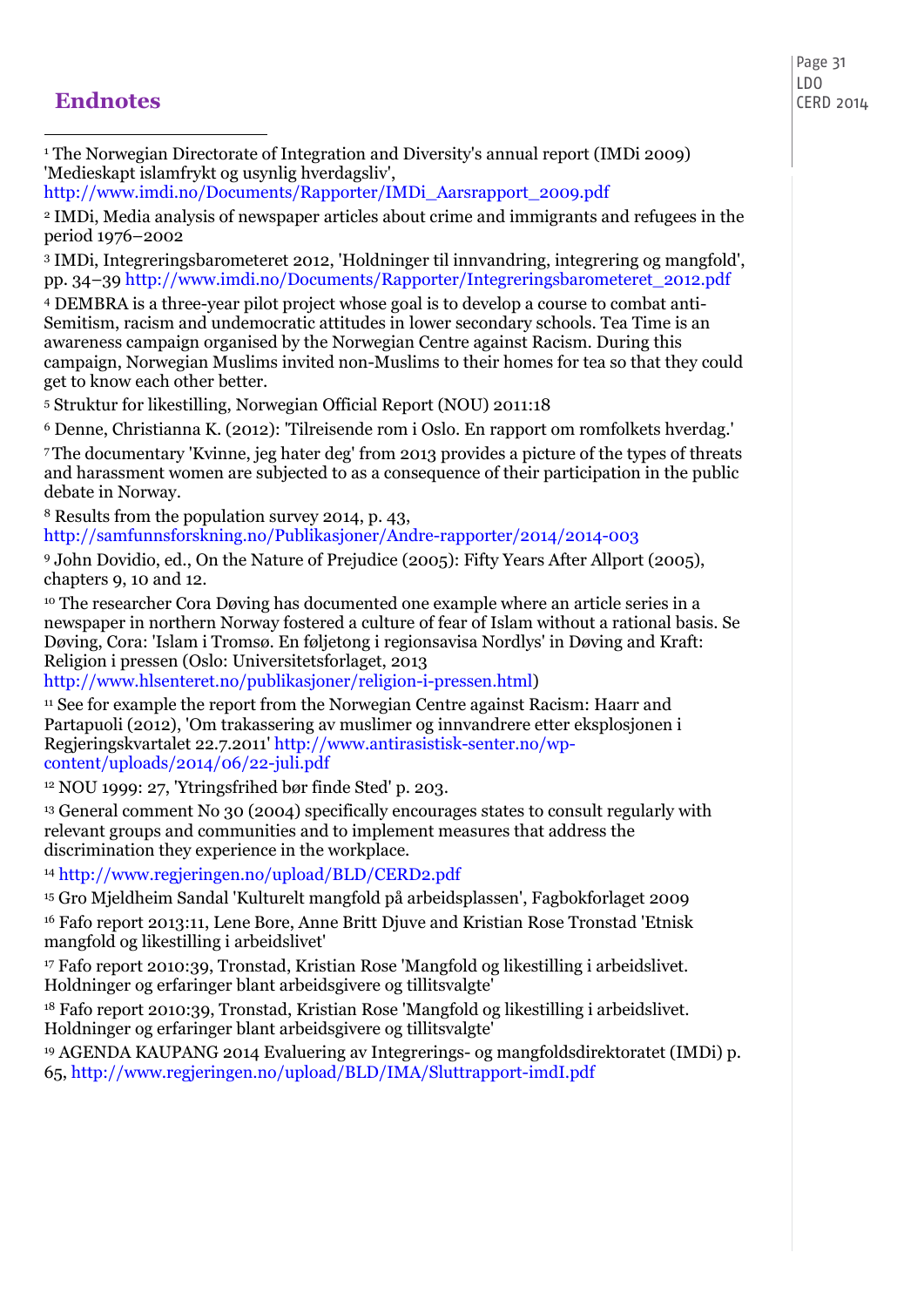Page 32 LDO CERD 2014

20 CESCR recommendations to Norway's fifth periodic report 2013

http://www.regjeringen.no/upload/UD/Vedlegg/Menneskerettigheter/13fn0939\_NO-FNkomoeksoskult-rettigh\_030314.pdf

 $21$  IMDi report 6 – 2007, Fastleger og tolketjenester,

http://www.imdi.no/Kunnskapsbasen/Innholdstyper/Rapporter/20051/IMDi-rapport-6- 2007-Fastleger-og-tolketjenester/

22 Statistics 2009:47 Kristian Rose Tronstad Opplevd diskriminering blant innvandrere med bakgrunn fra ti ulike land

http://www.ssb.no/a/publikasjoner/pdf/rapp\_200947/rapp\_200947.pdf

23 Norwegian Official Report (NOU) 2014:8 'Interpreting in the public sector', chapter 2

24 The Committee on the Elimination of Racial Discrimination's concluding observations Section 16.

25 Norway's twenty-first/twenty-second report to the Committee on the Elimination of Racial Discrimination.

26 On assignment from the Norwegian Directorate for Children, Youth and Family Affairs (Bufdir), NOVA (Norwegian Social Research) will evaluate whether the Crisis Centre Act that entered into force in 2010 has contributed to ensuring comprehensive chains of measures and equality in services in general and in relation to different type of users in autumn 2014.

27 The Government Platform, Report, 16 Oct. 2013 http://www.regjeringen.no/nb/dep/smk/dok/rapporter\_planer/rapporter/2013/politiskplattform.html?id=743014

28 Spouses who come to Norway for family reunification are granted a residence permit that is conditional on the marriage lasting for three years. The Act concerning the entry of foreign nationals into the Kingdom and their presence in the realm (The Immigration Act) http://lovdata.no/dokument/NL/lov/2008-05-15-35

29 The Act concerning the entry of foreign nationals into the Kingdom and their presence in the realm (The Immigration Act) Section 53: http://lovdata.no/dokument/NL/lov/2008-05- 15-35/KAPITTEL\_6#KAPITTEL\_6

30 Nadheim Centre for women and men with experience of prostitution (2013): Annual report for 2013, the Church City Mission in Norway, p. 18,

http://www.bymisjon.no/PageFiles/857/%C3%85rsmelding%20Nadheim%202013.pdf

<sup>31</sup> The Government Platform, Report, 16 Oct. 2013 http://www.regjeringen.no/pages/38500565/plattform.pdf

32 The Norwegian General Civil Penal Code Section 224.

33 The Council of Europe Convention on Action against Trafficking in Human Beings, ratified by Norway in 2008, and the Protocol to Prevent, Suppress and Punish Trafficking in Persons, Especially Women and Children, supplementing the United Nations Convention against Transnational Organized Crime (the Palermo protocol), ratified by Norway in 2003.

34 A period of reflection is a time-limited residence permit granted to people who are assumed to be victims of human trafficking.

35 ROSA annual report 2013

http://www.krisesenter.com/sekretariatet/aarsmelding/ROSA\_AARSRAPPORT\_2013.pdf

36 Nadheim Centre for women and men with experience of prostitution (2013): Annual report for 2013, Oslo: the Church City Mission in Norway, p. 16, ROSA Annual report 2013

37 The Coordination Unit for Victims of Human Trafficking's status report for 2012, Oslo: the National Police Directorate, p. 8

38 'Challenging the ad hoc Norwegian approach to eliminate trafficking in women'.

The Crisis Centre Secretariat and Helse og rehabilitering, Oslo 2009. Cf. the concluding observations of the UN Committee on the Elimination of Discrimination against Women (CEDAW), March 2013, Section 26d.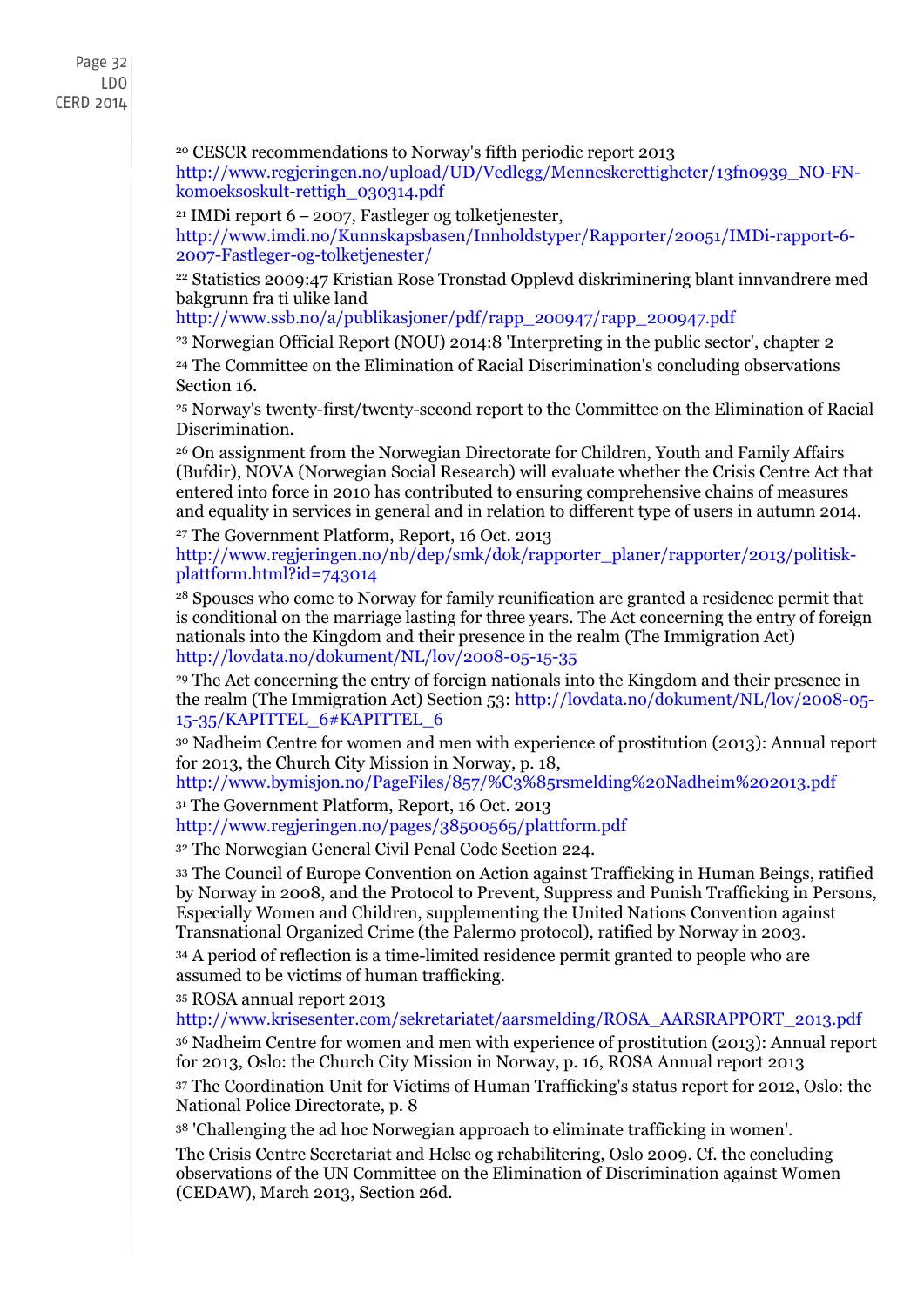Page 33 LDO CERD 2014

39 Pro Centre (2005): Utenlandsk prostitusjon i Oslo, p. 55

40 Pro Centre (2009): En kartlegging av norske kvinner i prostitusjon, p. 43

41 The Norwegian General Civil Penal Code defines rape as engaging in sexual activity by means of violence or threats, or engaging in sexual activity with a person who is unconscious or incapable for any reason of resisting the act (cf. the General Civil Penal Code Section 192 a ) and b)).

42 Report No 15 to the Storting (2012–2013) 'Forebygging og bekjempelse av vold i nære relasjoner', p. 25

43 Bjørndahl, U. and Norli, B. (2008). Fritt vilt. En rapport om voldserfaringene til kvinner i prostitusjon.

44 TV<sub>2</sub>

http://www.tv2.no/2014/04/27/nyheter/innenriks/5536858?utm\_source=twitterfeed&utm \_medium=twitter&utm\_campaign=november

45 Alternative report from the NGO Forum for Human Rights to the UN Committee Against Torture (CAT), 12 October 2012 p. 23

http://www.nhc.no/no/nyheter/Brev+til+FNs+Menneskerettighetskomit%C3%A9.9UFRzU 5Y.ips

46 Fafo report 2011:2 p. 108 Kvinner i kvalifisering, http://www.fafo.no/pub/rapp/20193/

47 NOU 2012:15 Policy for equality, p. 297

48 The CERD Committee 2011, Section 14.

49 Ideas2evidence report 8/2001 ' 17 Frivillig sektor som integreringsarena, http://www.imdi.no/Documents/Rapporter/Frivillig\_sektor\_som\_integreringsarena\_3-11\_(2).pdf

50 NOU 2011:18 'Structure for Equality', p. 116

51 Report No 6 to the Storting (2012–2013) concerning equality.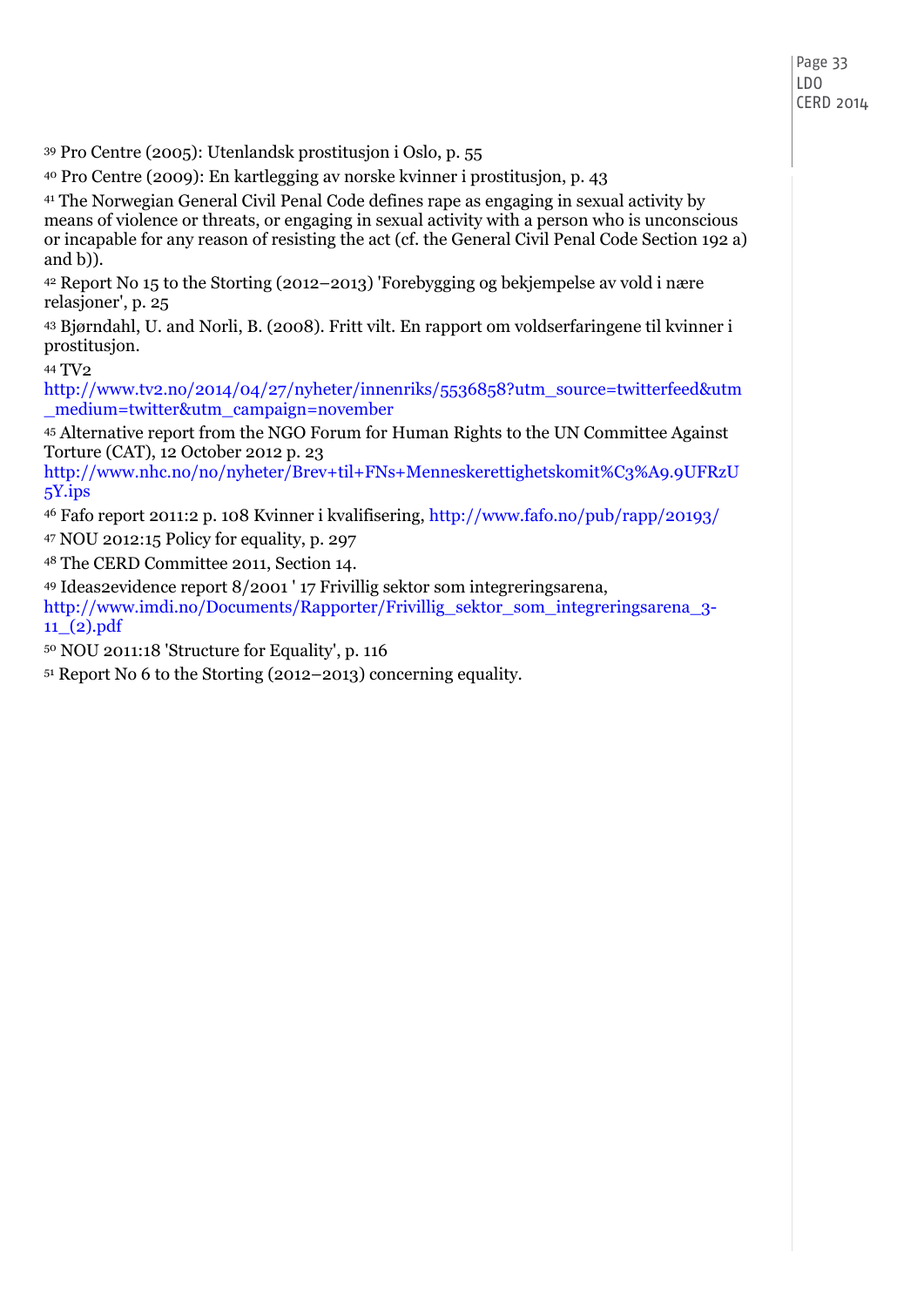Page 34 LDO CERD 2014